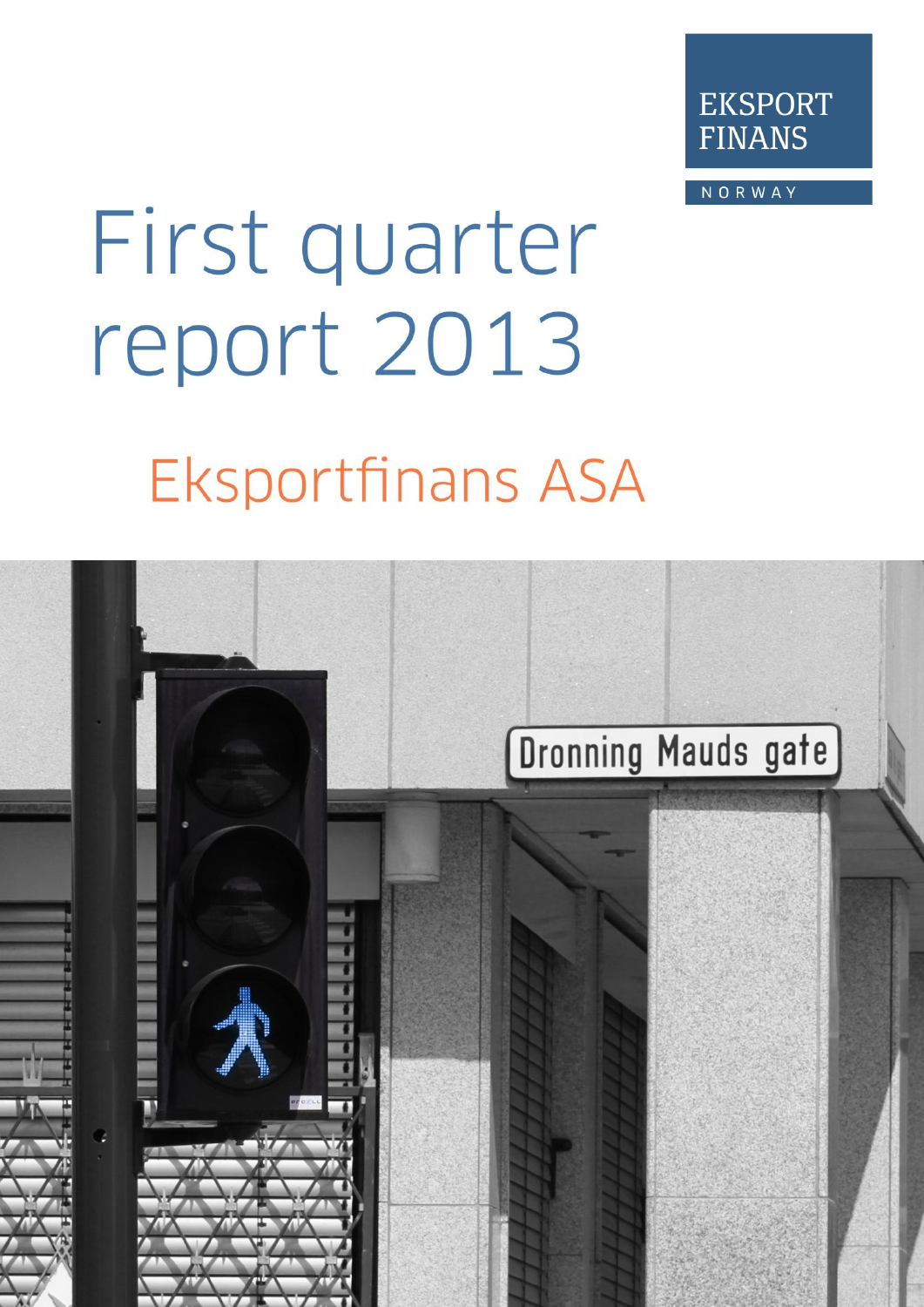Some of the information we are giving constitutes "forward-looking statements" within the meaning of Section 27A of the U.S. Securities Act of 1933, as amended and Section 21E of the U.S. Securities Exchange Act of 1934, as amended. These forward-looking statements rely on a number of assumptions concerning future events. These forward-looking statements involve known and unknown risks, uncertainties and other factors, many of which are outside of our control, which may cause actual results to differ materially from any future results expressed or implied from the forward-looking statements. As a result, any forward-looking statements included herein should not be regarded as a representation that the plans, objectives, results or other actions discussed will be achieved. Please see the Company's Annual Report on Form 20-f filed with the US Securities and Exchange Commission for a discussion of certain factors that may cause actual results, performance or events to be materially different from those referred to herein. Eksportfinans disclaims any intention or obligation to update or revise any forward-looking statements, whether as a result of new information, future events or otherwise.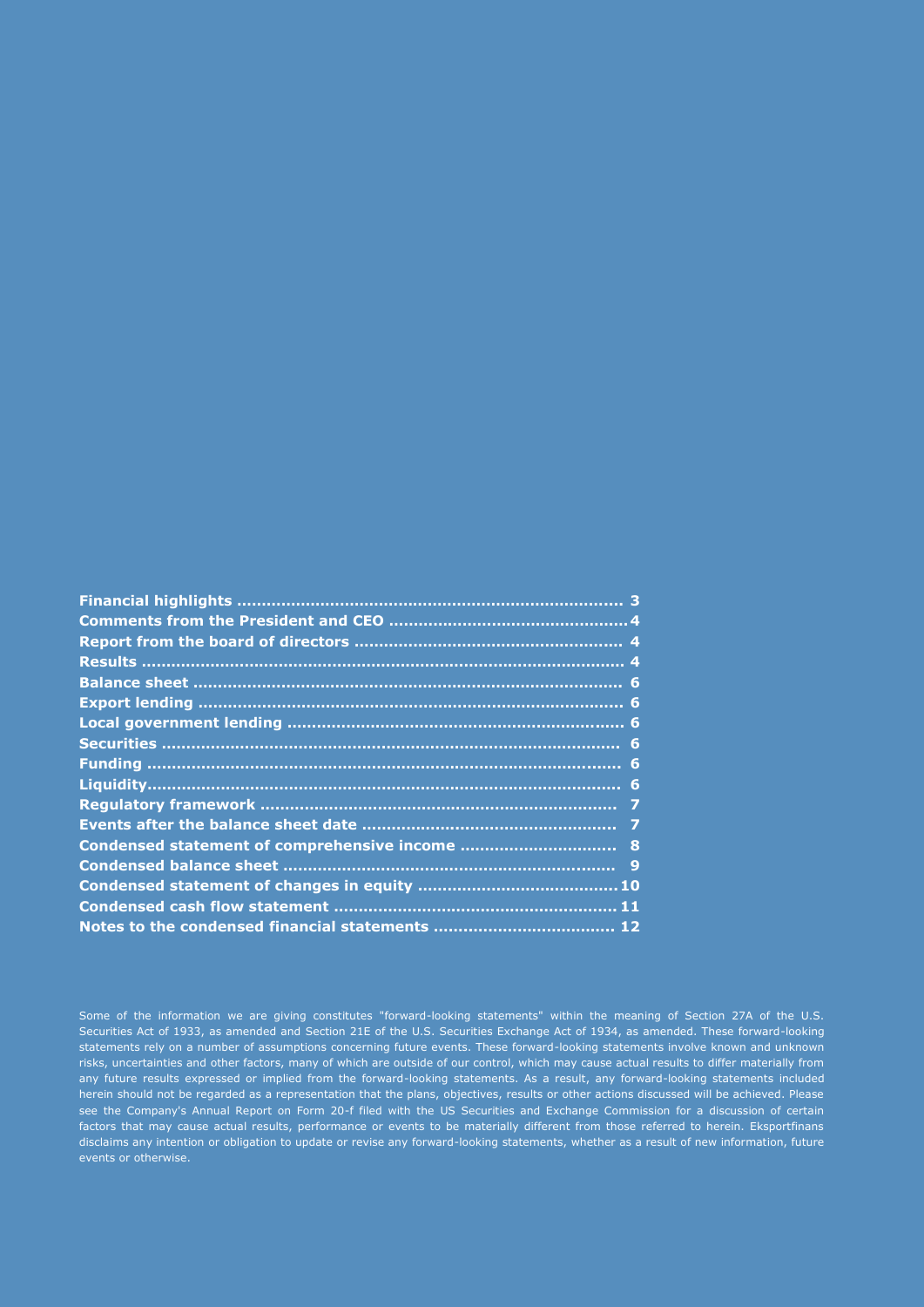# Financial highlights

The information for the three months ended March 31, 2013 and 2012 are unaudited.

|                                                         | First quarter |          |
|---------------------------------------------------------|---------------|----------|
| (NOK million)                                           | 2013          | 2012     |
|                                                         |               |          |
| Net interest income                                     | 202           | 375      |
| Total comprehensive income for the period <sup>1)</sup> | (1, 118)      | (9,748)  |
| Return on equity $2$                                    | (27.3 %       | (130.9 % |
| Net return on average assets and liabilities 3)         | 0.47%         | 0.74%    |
| Net operating expenses/average assets $4)$              | 0.09%         | 0.05%    |
|                                                         |               |          |
| Total assets                                            | 147,646       | 187,738  |
| Loans out standing <sup>5)</sup>                        | 81,683        | 112,567  |
| New loans disbursed                                     | O             | 442      |
| Public sector borrowers or guarantors <sup>6)</sup>     | 40.9%         | 39.4 %   |
| Core capital adequacy                                   | 26.2%         | 18.0 %   |
| Capital adequacy                                        | 29.1%         | 21.2 %   |
|                                                         |               |          |
| Exchange rate NOK/USD <sup>7)</sup>                     | 5.8256        | 5.6933   |

#### **Definitions**

- 1.Total comprehensive income for the period includes net losses on financial instruments at fair value which amount to NOK 1,719 million in the first quarter of 2013 compared to net losses of NOK 13,900 million in the first quarter of 2012.
- 2. Return on equity: Total comprehensive income for the period/average equity (average of opening and closing balance).
- 3. Net return on average assets and liabilities: The difference between net interest income/average interest generating assets and net interest expense/average interest bearing liabilities (average of daily calculations for the period).
- 4. Net operating expenses (salaries and other administrative expenses + depreciation + other expenses other income)/average assets (average of opening and closing balance).
- 5. Total loans outstanding: Consists of loans due from customers and part of loans due from credit institutions in the balance sheet. Accrued interest and unrealized gains/(losses) are not included, see notes 4, 5 and 6 to the accompanying unaudited condensed financial statements.
- 6. The ratio of public sector loans (municipalities, counties and Norwegian and foreign central government, including the Norwegian Guarantee Institute for Export Credits (GIEK) as borrowers or guarantors) to total lending.
- 7. Exchange rate at balance sheet date.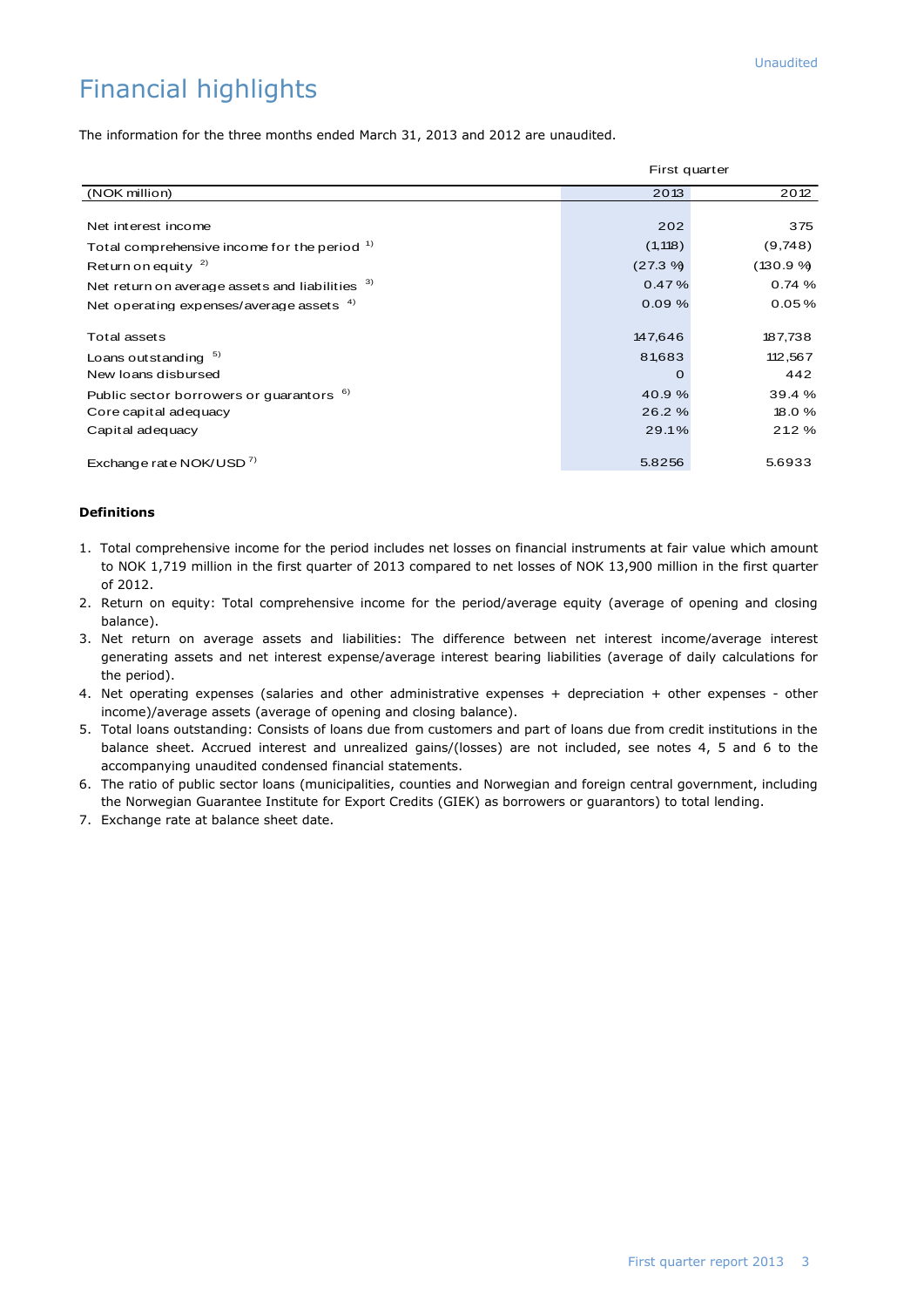# Comments from the president and CEO



Gisèle Marchand, President and CEO (Photo: Sturlason)

Eksportfinans entered 2013 well positioned. The company has good liquidity, a solid capital base, and loyal staff.

Movements of key market risk factors in the debt portfolio during the first three months of 2013 have developed negatively, but within the scenarios covered in our liquidity planning activities. The liquidity calculations presented on page 7 of this report show that liquidity reserves together with cash inflows from the lending portfolio are expected to cover anticipated liquidity needs going forward.

At the end of the first quarter of 2013, the core capital adequacy ratio is a strong 26.2 percent.

Proceedings before the Tokyo District Court in the case against Silver Point Capital Fund LP and Silver Point Capital Offshore Master Fund LP began on February 1, 2013. Eksportfinans will submit its brief in the second quarter of this year. The company has been advised that the procedure before the Tokyo District Court might take a period of 24 months or more before a judgment is made on a case of this nature.



# Report from the board of directors

## Results

## **Net interest income**

Net interest income was NOK 202 million in the first quarter of 2013. This was NOK 173 million lower than for the same period in 2012.

The lower net interest income was caused by a combination of the lower level of interest generating assets together with reduced margins, especially related to basis swap contracts (swaps where two cashflow streams of money market floating rates of two different currencies are exchanged).

The net return on average assets and liabilities (see "Financial highlights" on page 4) was 0.47 percent for the first quarter of 2013, compared to 0.74 percent for the corresponding period in 2012.

## **Profit/(loss) for the period**

Total comprehensive income in the first quarter of 2013 was negative NOK 1,118 million, compared to negative NOK 9,748 million in the first quarter of 2012. The negative figure is due to a reversal of unrealized gains on Eksportfinans' own debt as a result of tightening of credit spreads. The improvement compared to first quarter of 2012 relates to lower reversal of unrealized gains.

Return on equity was negative 27.3 percent for the first quarter of 2013, compared to negative 130.9 percent for the corresponding period in 2012. This was also due to the debt-related unrealized losses.

The non-IFRS measure of profit excluding unrealized gains and losses on financial instruments and realized losses hedged by the PHA (the Portfolio Hedge Agreement, see page 6), and the corresponding return on equity, is shown in the table on page 5. These calculations may be of interest to investors because they assess the performance of the underlying business operations without the volatility caused by fair value fluctuations, including specifically the reversal of previously recognized unrealized gains on Eksportfinans' own debt, and the realized losses on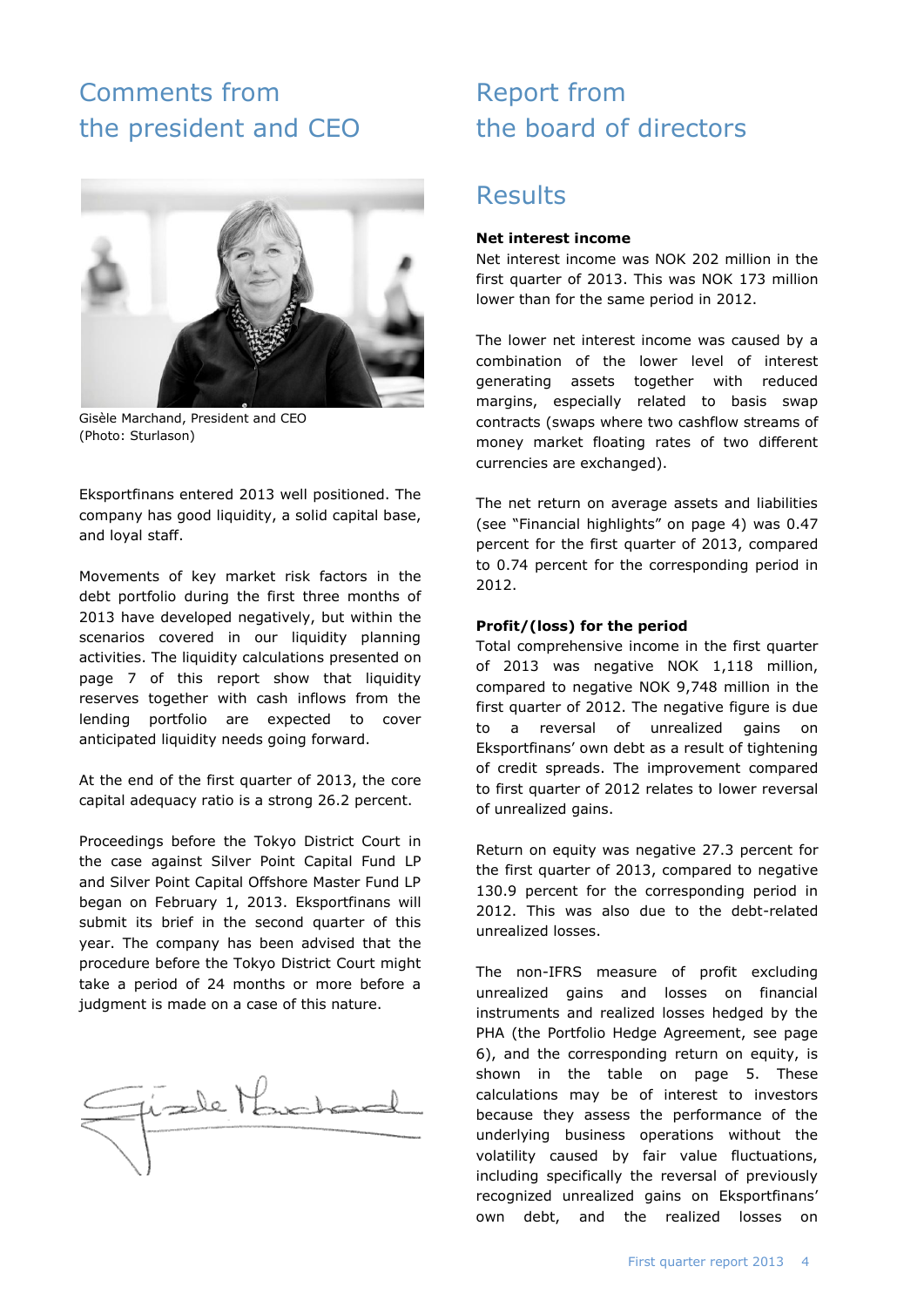investments which are hedged by the PHA. Profit excluding unrealized gains and losses and excluding realized losses hedged by the PHA amounted to NOK 124 million in the first quarter of 2013. This was a decrease of NOK 124 million compared to the same period in 2012. The main reason for this decrease is the reduced net interest income.

### **Net other operating income**

Net other operating income was negative NOK 1,718 million for the first quarter of 2013 compared to negative NOK 13,875 million in the same period in 2012.

The main reason for this significant change is the large fluctuation in the market prices of Eksportfinans' own debt. These prices fell significantly following the decision by the Norwegian government on November 18, 2011 to establish a state-funded export financing scheme and the consequent rating downgrades of Eksportfinans. In 2012 and through the first quarter of 2013 the market prices of Eksportfinans' debt have recovered significantly, leading to unrealized losses for the company.

These market fluctuations have led to large changes in the fair value of Eksportfinans' own debt. In the first quarter of 2013, unrealized losses (reversal of unrealized gains) on Eksportfinans' own debt amounted to NOK 5,152 million compared to unrealized losses (reversal of unrealized gains) of NOK 22,131 million in the corresponding period in 2012 (see note 2 to the accompanying unaudited

condensed financial statements). Net of derivatives, this resulted in an unrealized loss of NOK 1,727 million in the first quarter of 2013 compared to an unrealized loss of NOK 14,149 million in the same period in 2012 (see note 15 to the accompanying unaudited condensed financial statements). The cumulative unrealized gain on Eksportfinans' own debt, net of derivatives, is NOK 14,315 million as of March 31, 2013, compared to NOK 15,962 million as of December 31, 2012 and NOK 27,921 million as of March 31, 2012.

## **Total operating expenses**

Total operating expenses amounted to NOK 36 million in the first quarter of 2013, compared to NOK 52 million for the same period in 2012. The reason for this decrease is an optimized and reduced number of staff since July 1, 2012, contributing to a reduction in total salary expenses. The key ratio of net operating expenses in relation to average assets was 0.09 percent in the first quarter of 2013, compared to 0.05 percent in the corresponding period of 2012. Included in the figures for first quarter of 2012, is the income from the fee based agreement with the Ministry of Trade and Industry (the "Ministry") in which Eksportfinans had a mandate to arrange loans on behalf of the Ministry until July 1, 2012 (NOK 8.6 million per month). This fee was booked as other income, which is deducted from operating expenses when calculating the key ratio of net operating expenses relative to average assets (see footnote 4 to Financial Highlights).

|                                                                                                | First quarter |          |
|------------------------------------------------------------------------------------------------|---------------|----------|
| (NOK million)                                                                                  | 2013          | 2012     |
| Comprehensive income for the period in accordance with IFRS                                    | (1, 118)      | (9,748)  |
| Net unrealized losses/(gains)                                                                  | 1,707         | 13,886   |
| Unrealized gains/(losses) related to Iceland <sup>1)</sup>                                     | 18            | (3)      |
| Realized losses/(gains) hedged by the Porfolio Hedge Agreement <sup>2)</sup>                   | O             | $\Omega$ |
| Tax effect $3$                                                                                 | (483)         | (3,887)  |
| Non-IFRS profit for the period<br>excluding unrealized gains/(losses) on financial instruments |               |          |
| and excluding realized losses/(gains) hedged by the PHA                                        | 124           | 248      |
| Return on equity based on profit                                                               |               |          |
| for the period excluding unrealized gains/(losses) on financial                                |               |          |
| instruments and excluding realized losses/(gains) hedged by the PHA 4)                         | 7.2%          | 16.3 %   |

1. Reversal of previously recognized loss (at exchange rates applicable at March 31, 2012).

2. Securities have been sold with realized gains/losses. These gains and losses are covered by the PHA, and will be settled according to that agreement. Eksportfinans therefore believes it is useful for investors to present this non-IFRS profit figure with such gains/losses excluded due to the economic arrangements under, and the accounting impacts of, the PHA.

3. 28 percent of the items above.

4. Return on equity: Profit for the period/average equity adjusted for proposed not distributed dividends.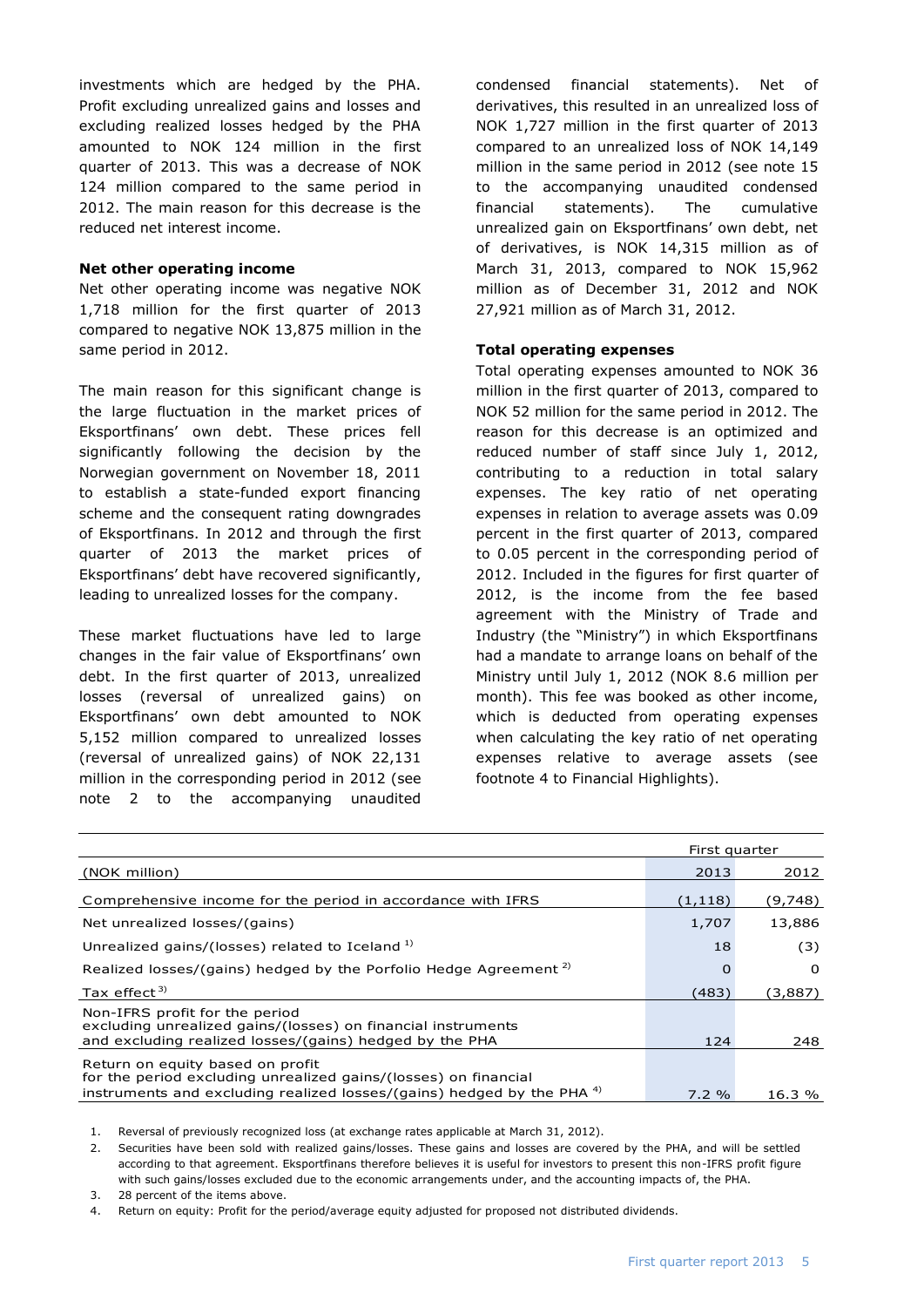## Balance sheet

Total assets amounted to NOK 148 billion at March 31, 2013, compared to NOK 157 billion at December 31, 2012 and NOK 188 billion at March 31, 2012. The reduction was mainly due to the limitations on new lending business since November 18, 2011 and repayments on the current loan and securities portfolios.

Outstanding commercial paper and bond debt was NOK 107 billion at March 31, 2013, compared to NOK 113 billion at December 31, 2012 and NOK 129 billion at March 31, 2012. The main reason for the decrease was maturing debt.

In January 2013 Eksportfinans, in accordance with market practice, exercised its right to call its GBP 50 million capital contribution securities, which were repaid at face value on February 19, 2013.

The capital adequacy ratio was 29.1 percent at March 31, 2013, compared to 28.0 percent at December 31, 2012 and 21.2 percent at March 31, 2012. The core capital adequacy ratio was 26.2 percent at March 31, 2013, compared to 25.0 percent at December 31, 2012 and 18.0 percent at March 31, 2012. The increase in the capital adequacy ratios was mainly due to high core earnings combined with a lower riskweighted balance.

# Export lending

Eksportfinans actively manages an extensive portfolio of export loans.

The volume of outstanding export loans was NOK 73.3 billion at March 31, 2013, compared to NOK 78.7 billion at December 31, 2012 and NOK 102.4 billion at March 31, 2012.

## Local government lending

Eksportfinans' total involvement in local government lending totaled NOK 8.3 billion at March 31, 2013, compared to NOK 8.8 billion at December 31, 2012 and NOK 10.1 billion at March 31, 2012.

## **Securities**

The total securities portfolio was NOK 37.7 billion at March 31, 2013, compared to NOK 41.8 billion at December 31, 2012 and NOK 44.4 billion at March 31, 2012.

The securities portfolio consists of two different sub-portfolios. The first is subject to a Portfolio Hedge Agreement with Eksportfinans shareholders which has been in place since February 29, 2008 (the "PHA portfolio"), and the second is maintained for the purpose of liquidity (referred to herein as the "liquidity reserve portfolio").

The fair value of the PHA portfolio was NOK 9.6 billion at March 31, 2013, compared to NOK 11.6 billion at December 31, 2012 and NOK 20.7 billion at March 31, 2012. The PHA portfolio will largely be held to maturity. For further information on the PHA see Note 13 to the accompanying unaudited condensed financial statements and the company's annual report on Form 20-F for the fiscal year ended December 31, 2012, (filed with the Securities and Exchange Commission on April 23, 2013 ("the 2012 20-F")).

The fair value of the liquidity reserve portfolio was NOK 28.1 billion at March 31, 2013, compared to NOK 30.2 billion at December 31, 2012 and NOK 23.7 billion at March 31, 2012.

# Funding

As foreseen, Eksportfinans did not have the need to seek new funding from the markets during the first quarter of 2013.

# **Liquidity**

As at March 31, 2013, the company has liquidity reserves totaling NOK 45.7 billion, consisting of the liquidity reserve portfolio not pledged as security of NOK 26.7 billion, the part of the PHA portfolio that is not pledged as security of NOK 5.1 billion and cash equivalents of NOK 13.9 billion.

The company manages liquidity risk both through matching maturities for assets and liabilities and through stress-testing for the short- and medium term. A maturity analysis of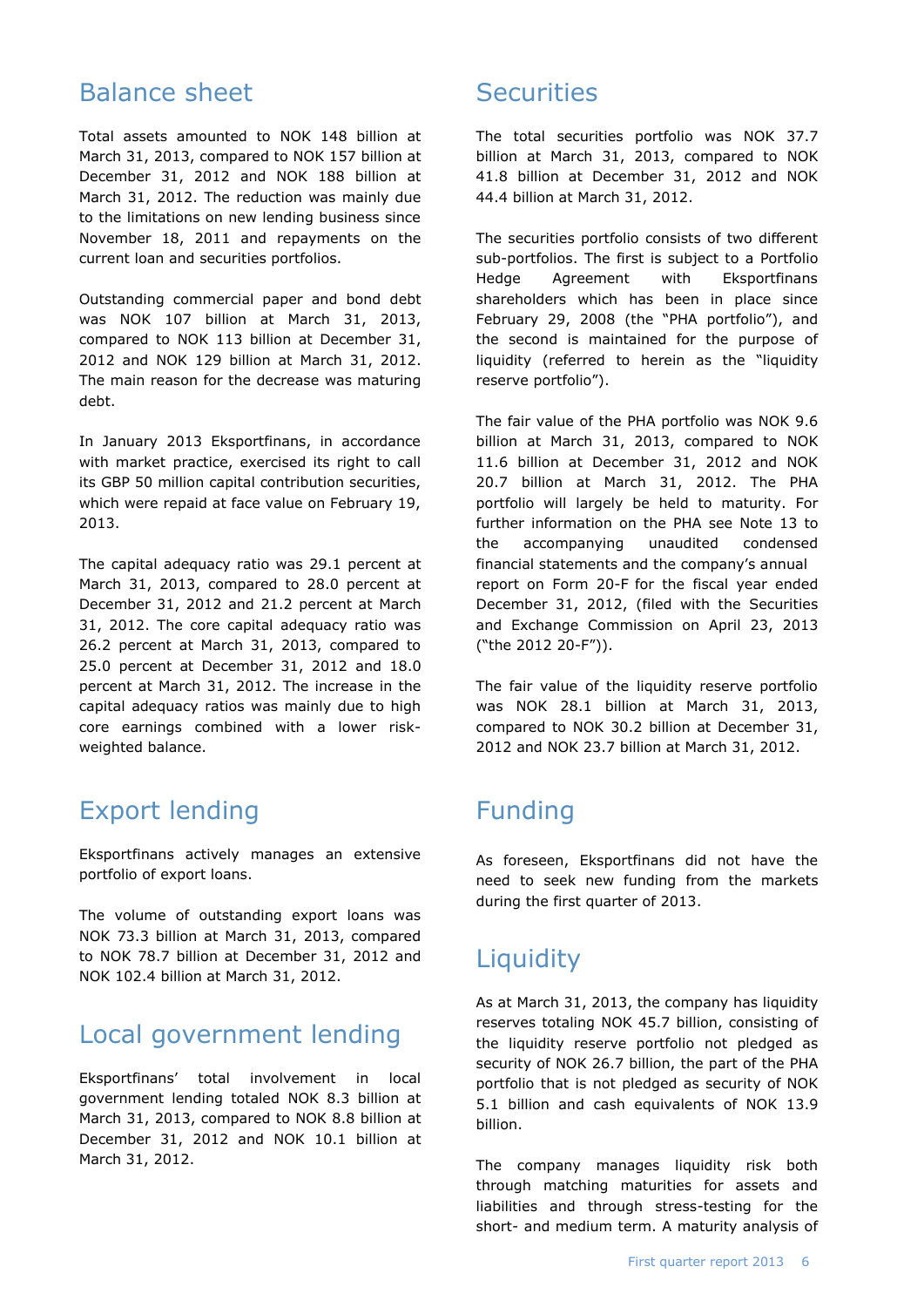financial liabilities based on both contractual and expected maturities is included in note 16 of the accompanying unaudited condensed financial statements.

The table below shows cumulative liquidity, as measured by short-term liquidity as of March 31, 2013, plus (i) the amounts of maturing loans and investments and minus (ii) the amounts of maturing bond debt, based on estimated maturities. During the first quarter of 2013, the liquidity calculations have been affected by foreign exchange rate conversions and negative movements in key market risk factors, primarily on the debt portfolio. Market developments have been within the scenarios covered in our liquidity planning activities and liquidity reserves together with cash inflows from the lending portfolio are expected to cover anticipated liquidity needs going forward.

For the figures in the table, call and trigger dates as estimated in models are applied in the classification of the maturities. For structured bond issues with call and trigger options, the expected maturity is estimated using a sophisticated valuation system.

beyond December 31, 2012 for loans to five specific clients which would have been in breach of the regulations concerning the calculation of exposures to one single client from that date. The exemption periods are specific to each of the four loans remaining as per March 31, 2013, and last until the respective loan has reached the regulatory level, as a result of scheduled repayments of principal, between December 31, 2014 and December 31, 2016. The NFSA has also requested Eksportfinans to adapt to the statutory requirement as soon as possible to the extent it is able.

# Events after balance sheet date

On April 30, 2013, Eksportfinans reached a settlement with Kommunal landspensjonskasse gjensidige forsikringsselskap (KLP) regarding the two court cases related to the sale of Kommunekreditt in 2009. The settlement value is within the accruals already made for this case in the accounts.

# Regulatory framework

In 2012, the Financial Supervisory Authority of Norway ("NFSA") granted extended time limits

## Oslo, May 7, 2013 EKSPORTFINANS ASA The board of directors

|                                                       |                              | Estimated        | Estimated      | <b>Estimated</b>         |
|-------------------------------------------------------|------------------------------|------------------|----------------|--------------------------|
|                                                       | Estimated                    | loan receivables | invest ments   | cumulative               |
| (NOK million)                                         | debt maturing <sup>(3)</sup> | maturing $(4)$   | maturing $(5)$ | liquidity <sup>(6)</sup> |
|                                                       |                              |                  |                |                          |
| Short-term liquidity at M arch 31, 2013 <sup>1)</sup> |                              |                  |                | 40,873                   |
| 2013                                                  | 34,064                       | 16,892           | 2,470          | 26,171                   |
| 2014                                                  | 20,965                       | 15,269           | 2,074          | 22,548                   |
| 2015                                                  | 17,823 $^{2}$                | 14,415           | 333            | 19,473                   |
| 2016                                                  | 19,961                       | 14,341           | 808            | 14,662                   |
| 2017                                                  | 8,689                        | 5,266            | 1,385          | 12,623                   |
| 2018                                                  | 1,345                        | 3,812            | 771            | 15,861                   |
| 2019                                                  | 1,947                        | 4,022            | 649            | 18,585                   |
| 2020                                                  | 907                          | 2,622            | 189            | 20,489                   |
| 2021                                                  | 2,801                        | 1,220            | 306            | 19,215                   |
| 2022                                                  | 730                          | 747              | 169            | 19,400                   |
| Thereafter                                            | 14,193                       | 2,336            | 3,066          | 10,610                   |
| Total                                                 | 123,425                      | 80,942           | 12,220         |                          |

1. Short-term liquidity is comprised of the sum of our Liquidity Reserve Portfolio (at fair value) and deposits

2. Includes the principal of JPY 15 billion (approximately NOK 938 million at exchange rates applicable at March 31, 2013) subordinated debt maturing in 2015. This debt is categorized as supplementary capital (lower tier II) according to the Norwegian capital adequacy regulations

3. Principal amount of own debt securities. The column includes single- and multi-callable issues. Includes principal cash flows of derivatives economically hedging structured bond debt. For the structured bond debt with call and trigger options, the expected maturity is estimated using a sophisticated valuation system. The actual maturities might differ from these estimations

4. Represents principal amount of loan receivables

5. Represents principal amount of investments in the PHA portfolio

First quarter report 2013 7 6. Represents estimated cumulative liquidity at year-end (calculated as the amount at prior period end minus estimated long-term debt maturing during period plus estimated loans receivable and long-term investments maturing during the period) except for the first row which states the actual liquidity at March 31, 2013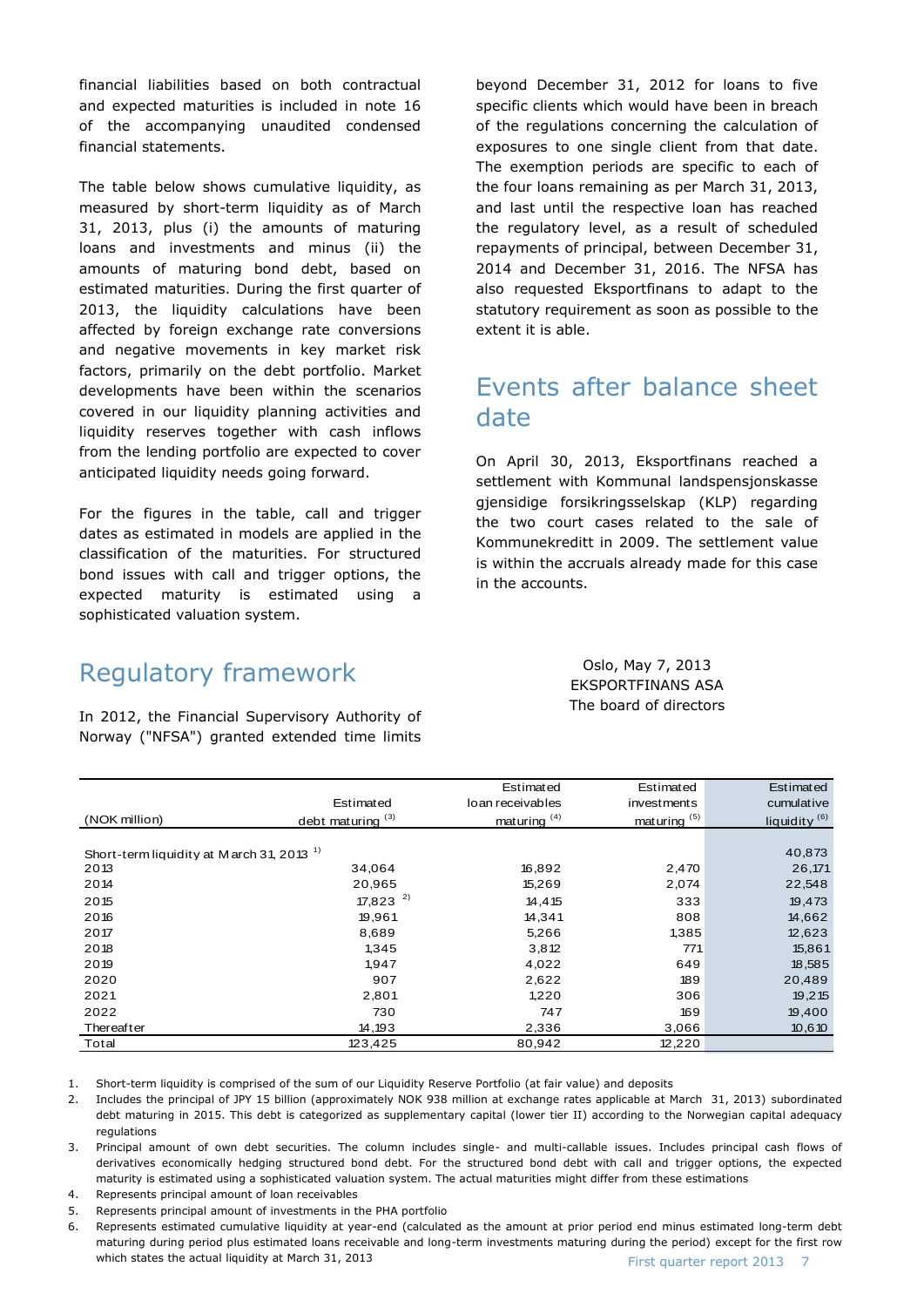# Condensed statement of comprehensive income

|                                                       | First quarter |           |       |
|-------------------------------------------------------|---------------|-----------|-------|
| (NOK million)                                         | 2013          | 2012      | Note  |
| Interest and related income                           | 899           | 1,364     |       |
| Interest and related expenses                         | 697           | 989       |       |
| <b>Net interest income</b>                            | 202           | 375       |       |
| Commissions and                                       |               |           |       |
| income related to banking services<br>Commissions and | $\mathbf 0$   | 0         |       |
| expenses related to banking services                  | $\mathbf{1}$  | 1         |       |
| Net gains/(losses) on                                 |               |           |       |
| financial instruments at fair value                   | (1, 719)      | (13,900)  | 2, 15 |
| Other income                                          |               | 26        |       |
| Net other operating income/ (loss)                    | (1,718)       | (13, 875) |       |
| Total operating income / (loss)                       | (1, 516)      | (13,500)  |       |
| Salaries and other administrative expenses            | 29            | 46        |       |
| Depreciation                                          | 4             | 5         |       |
| Other expenses                                        | 3             | 1         |       |
| <b>Total operating expenses</b>                       | 36            | 52        |       |
|                                                       |               |           |       |
| Pre-tax operating profit/(loss)                       | (1, 552)      | (13, 552) |       |
| Taxes                                                 | (434)         | (3,795    |       |
| Profit/(loss) for the period                          | (1, 118)      | (9,758)   |       |
| Other comprehensive income                            | 0             | 10        |       |
| Total comprehensive income / (loss)                   | (1, 118)      | (9,748)   |       |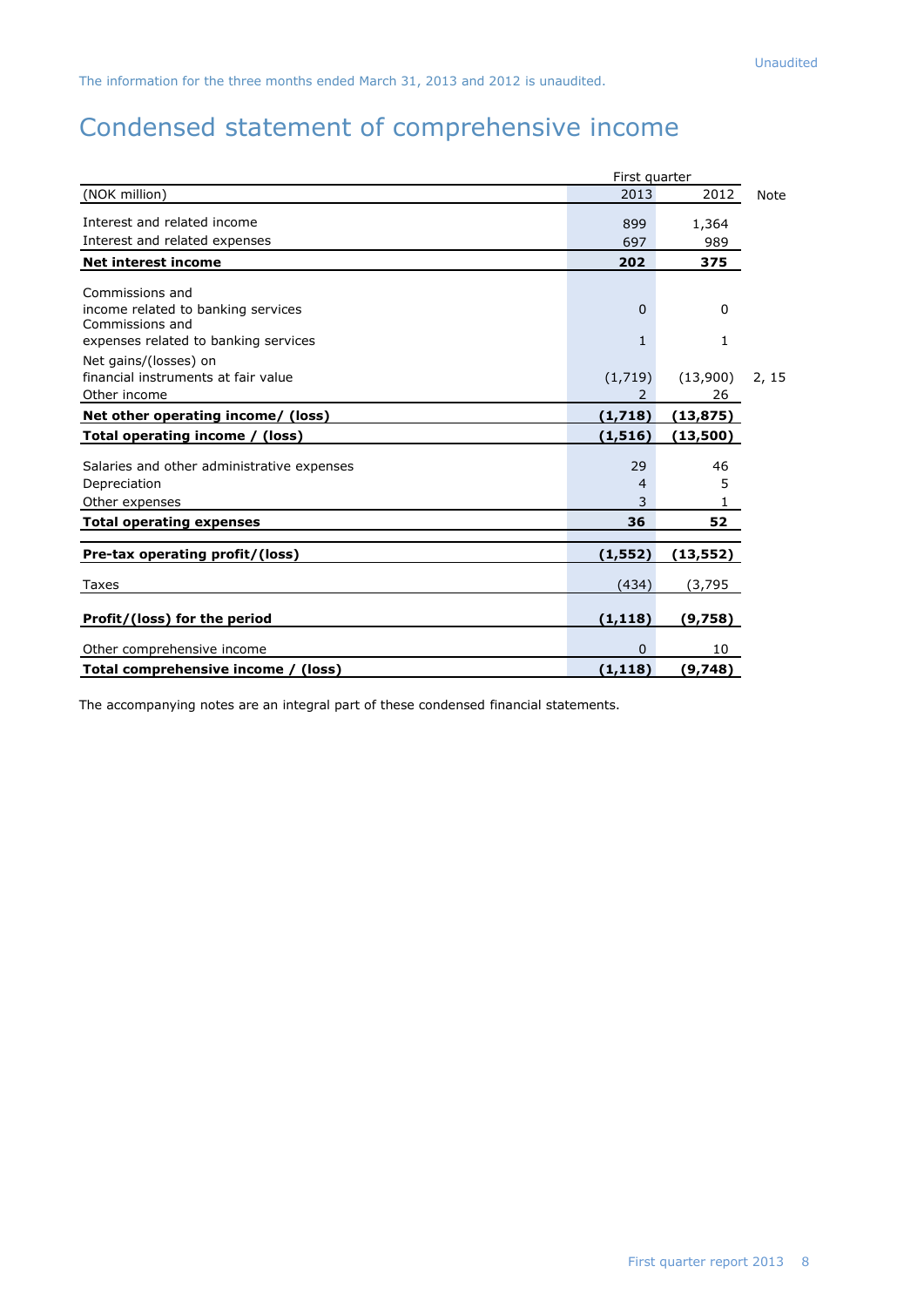# Condensed balance sheet

| (NOK million)                              | 31.03.13       | 31.12.12 | 31.03.12 | Note    |
|--------------------------------------------|----------------|----------|----------|---------|
| 1)<br>Loans due from credit institutions   | 28,548         | 26,410   | 33,840   | 4, 6, 7 |
| Loans due from customers <sup>2)</sup>     | 67,441         | 71,879   | 89,127   | 5, 6, 7 |
| Securities                                 | 31,828         | 36,707   | 38,486   | 8       |
| Repurchase receivable 3)                   | 5,841          | 5,078    | 5,868    | 8,14    |
| <b>Financial derivatives</b>               | 11,357         | 10,884   | 14,502   |         |
| Intangible assets                          | 8              | 9        | 13       |         |
| Fixed assets and investment property       | 207            | 207      | 209      | 9       |
| Other assets                               | 2,416          | 6,232    | 5,693    | 10      |
| <b>Total assets</b>                        | 147,646        | 157,406  | 187,738  |         |
|                                            |                |          |          |         |
| Deposits by credit institutions            | 4,577          | 4,476    | 4,573    |         |
| Borrowings through the issue of securities | 107,415        | 112,543  | 128,815  | 11      |
| <b>Financial derivatives</b>               | 6,873          | 9,343    | 10,972   |         |
| Deferred tax liabilities                   | 3,642          | 4,121    | 7,455    |         |
| Taxes payable                              | 213            | 317      | 201      |         |
| Other liabilities                          | 8,059          | 8,133    | 9,336    | 12      |
| Accrued expenses and provisions            | 100            | 108      | 165      |         |
| Subordinated debt                          | 961            | 990      | 985      |         |
| Capital contribution securities            | $\overline{0}$ | 450      | 342      |         |
| <b>Total liabilities</b>                   | 131,839        | 140,481  | 162,844  |         |
|                                            |                |          |          |         |
| Share capital                              | 2,771          | 2,771    | 2,771    |         |
| Share premium reserve                      | 177            | 177      | 177      |         |
| Reserve for unrealized gains               | 10,713         | 10,713   | 29,363   |         |
| Other equity                               | 2,146          | 3,264    | (7, 417) |         |
| <b>Total shareholders' equity</b>          | 15,807         | 16,925   | 24,894   |         |
| Total liabilities and shareholders' equity | 147,646        | 157,406  | 187,738  |         |

1) Of NOK 28,548 million at March 31, 2013, NOK 28,329 million is measured at fair value through profit or loss and NOK 219 million is measured at amortized cost. Of NOK 26,410 at December 31, 2012, NOK 26,125 million is measured at fair value through profit and loss and NOK 285 million is measured at amortized cost. Of NOK 33,840 million at March 31, 2012, NOK 33,652 million is measured at fair value through profit and loss and NOK 188 million is measured at amortized cost.

2) Of NOK 67,441 million at March 31, 2013, NOK 39,392 million is measured at fair value through profit or loss and NOK 28,049 million is measured at amortized cost. Of NOK 71,879 million at December 31, 2012, NOK 43,038 million is measured at fair value through profit or loss and NOK 28,842 million is measured at amortized cost. Of NOK 89,127 million at March 31, 2012, NOK 56,649 million is measured at fair value through profit or loss and NOK 32,478 million is measured at amortized cost.

3) Securities posted as collateral for a loan from one of the owner banks. See note 14 for details.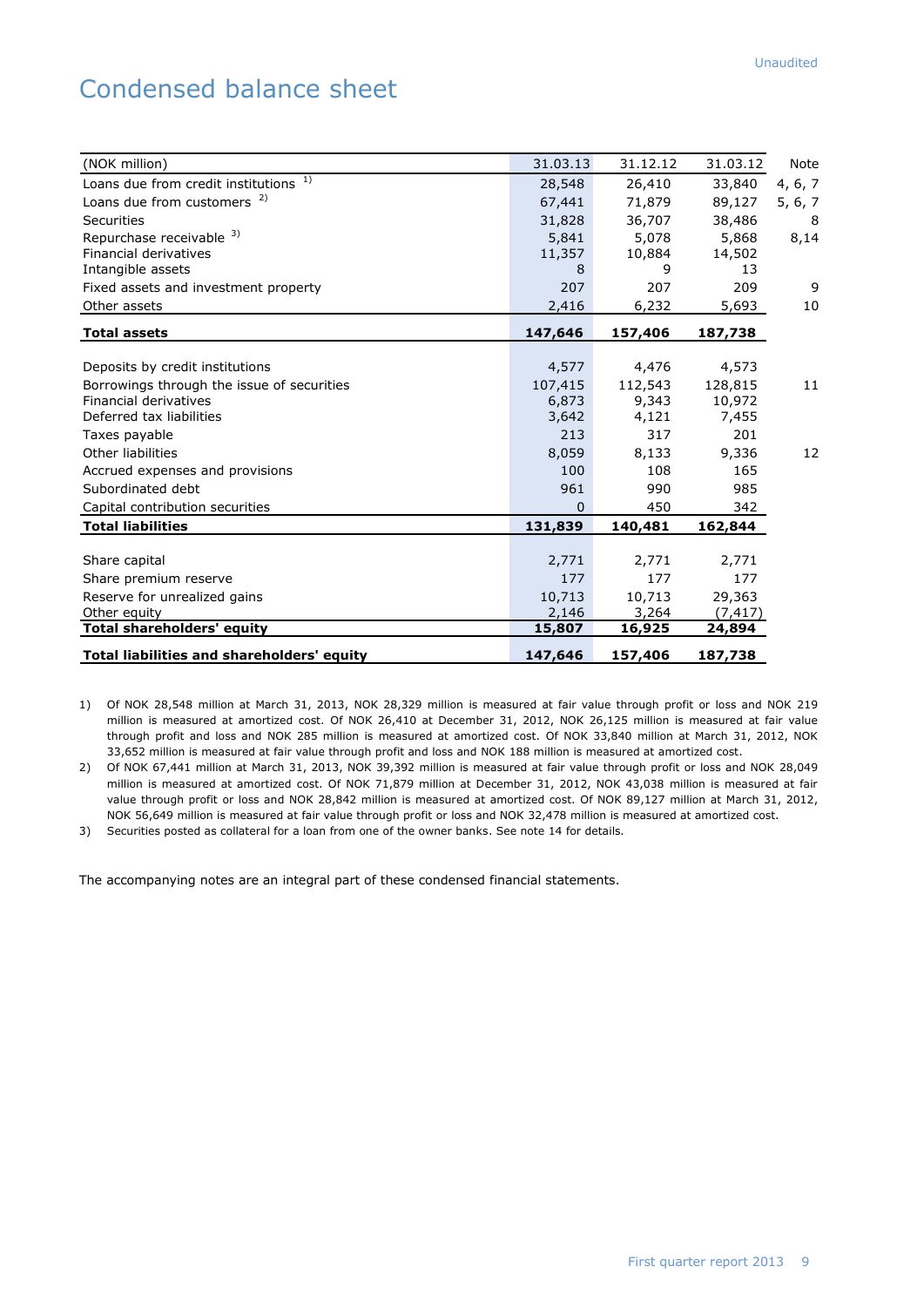# Condensed statement of changes in equity

| (NOK million)                                                                  | Share<br>capital $^{1)}$ | Share<br>premium<br>reserve $^{1)}$ | Reserve<br>unrealized<br>gains $^{1)$ 2) | Other<br>equity $2$ ) | Comprehensive<br>income $3)$ | Total<br>equity |
|--------------------------------------------------------------------------------|--------------------------|-------------------------------------|------------------------------------------|-----------------------|------------------------------|-----------------|
| Equity at January 1, 2012<br>Equity adjustment at January 1, 2012 $4$ )        | 2,771<br>0               | 177<br>0                            | 29,363<br>0                              | 2,384<br>(52)         | 0<br>0                       | 34,695<br>(52)  |
| Actuarial gains / other comprehensive income<br>Profit / (loss) for the period | 0                        | 0                                   | $\mathbf{0}$<br><sup>0</sup>             | 0                     | 10<br>(9,758)                | 10<br>(9,758)   |
| Equity at March 31, 2012                                                       | 2,771                    | 177                                 | 29,363                                   | 2,332                 | (9,748)                      | 24,894          |
| Equity at January 1, 2013                                                      | 2,771                    | 177                                 | 10,713                                   | 3,264                 | 0                            | 16,923          |
| Profit / (loss) for the period                                                 | 0                        | 0                                   | $\Omega$                                 | 0                     | (1, 118)                     | (1, 118)        |
| Equity at March 31, 2013                                                       | 2,771                    | 177                                 | 10,713                                   | 3,264                 | (1, 118)                     | 15,805          |

1) Restricted equity that cannot be paid out to the owners without a shareholder resolution to reduce the share capital in accordance with the Public Limited Companies Act under Norwegian law.

2) The allocation of income for the period between the reserve for unrealized gains and other equity is performed at year-end. Preliminary calculations based on the condensed interim financial statements as of March 31, 2013.

3) The allocation of income for the period between the reserve for unrealized gains and other show that if the allocation was performed at this date, it would have reduced the reserve for unrealized gains by NOK 1,210 million and increased other equity by NOK 92 million. The closing balances would have been NOK 9,503 million for the reserve for unrealized gains, and NOK 3,357million for other equity.

4) Past actuarial losses (the corridor approach) in accordance with IAS19R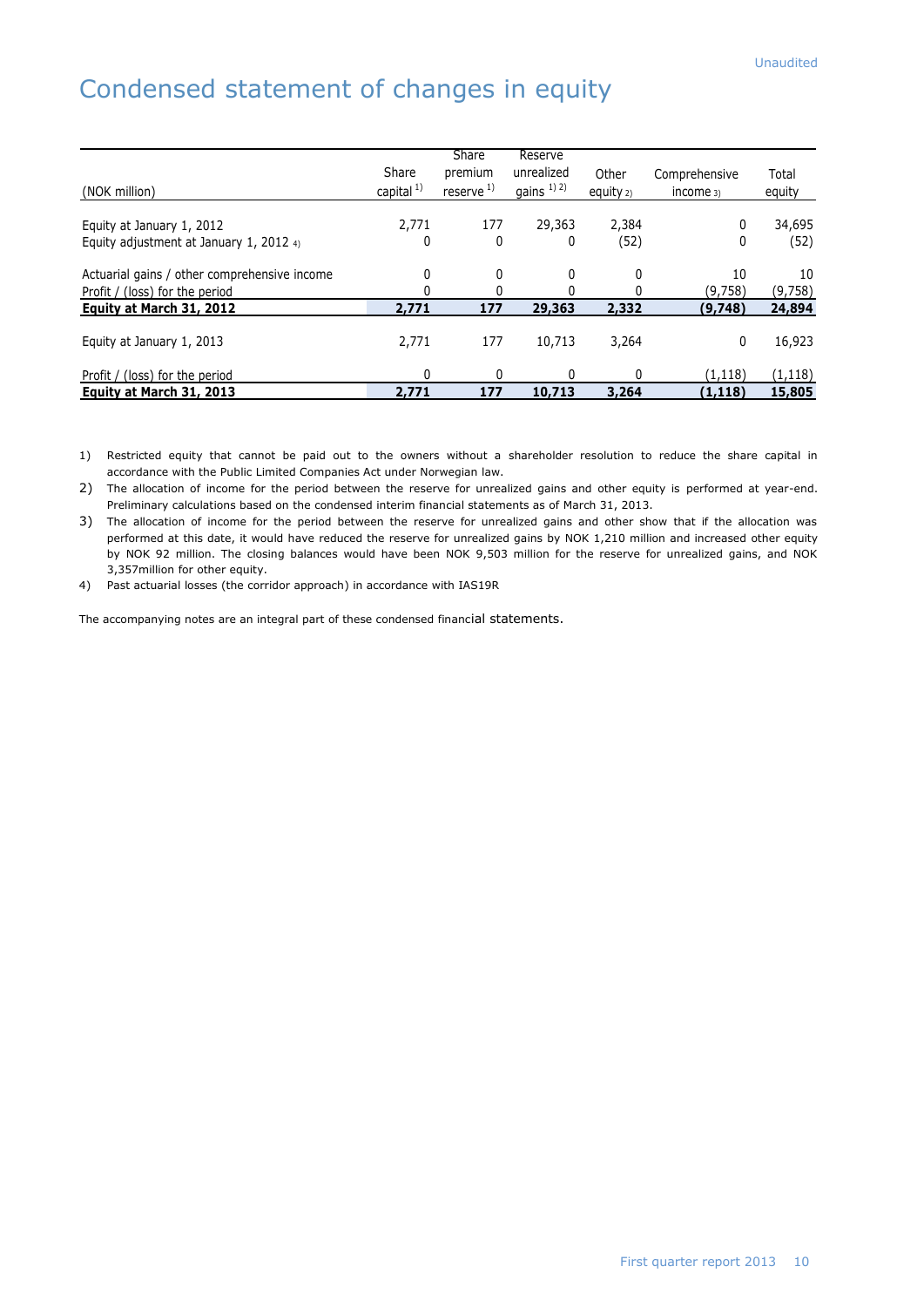# Condensed cash flow statement

|                                                                     | First Quarter |           |
|---------------------------------------------------------------------|---------------|-----------|
| (NOK million)                                                       | 2,013         | 2,012     |
| Pre-tax operating profit/(loss)                                     | (1, 552)      | (13, 552) |
| Provided by operating activities:                                   |               |           |
| Accrual of contribution from the Norwegian government               | (65)          | (111)     |
| Unrealised losses (gains) on financial instruments at fair value    | 1,707         | 13,849    |
| Depreciation                                                        | 4             | 5         |
| Disbursment on loans                                                | $\mathbf 0$   | (442)     |
| Principal collected on loans                                        | 8,434         | 7,703     |
| Purchase of financial investments (trading)                         | (5, 387)      | (13, 021) |
| Proceeds from sale or redemption of financial investments (trading) | 8,660         | 18,299    |
| Contribution paid by the Norwegian government                       | 322           | 405       |
| Taxes paid                                                          | (148)         | (187)     |
|                                                                     |               |           |
| Changes in:                                                         |               |           |
| Accrued interest receivable                                         | (279)         | (173)     |
| Other receivables                                                   | 3,750         | (747)     |
| Accrued expenses and other liabilities                              | (37)          | (714)     |
| Net cash flow from operating activities                             | 15,409        | 11,314    |
| Purchase of financial investments                                   | $\mathbf 0$   | (2, 173)  |
| Proceeds from sale or redemption of financial investments           | 1,892         | 2,663     |
| Net cashflow from financial derivatives                             | (796)         | 1,341     |
| Purchases of fixed assets                                           | (3)           | (1)       |
| Net cash flow from investing activities                             | 1,093         | 1,830     |
| Change in debt to credit institutions                               | $\mathbf{1}$  | 4,563     |
| Net proceeds from issuance of commercial paper debt                 | $\mathbf{0}$  | 0         |
| Repayments of commercial paper debt                                 | 0             | (4,369)   |
| Net proceeds from issuance of bond debt                             | 0             | 0         |
| Principal payments on bond debt                                     | (11, 556)     | (17, 573) |
| Repayment of subordinated debt                                      | (442)         | 0         |
| Net cach flow from financing activities                             | (11,997)      | (17, 379) |
| Net change in cash and cash equivalents *)                          | 4,505         | (4, 235)  |
| Cash and cash equivalents at beginning of period                    | 9,265         | 13,403    |
|                                                                     |               |           |
| Effect of exchange rates on cash and cash equivalents               | 363           | (383)     |
| Cash and cash equvalents *) at end of period                        | 14,133        | 8,785     |

\*) Cash equivalents are defined as bank deposits with maturity less than 3 months.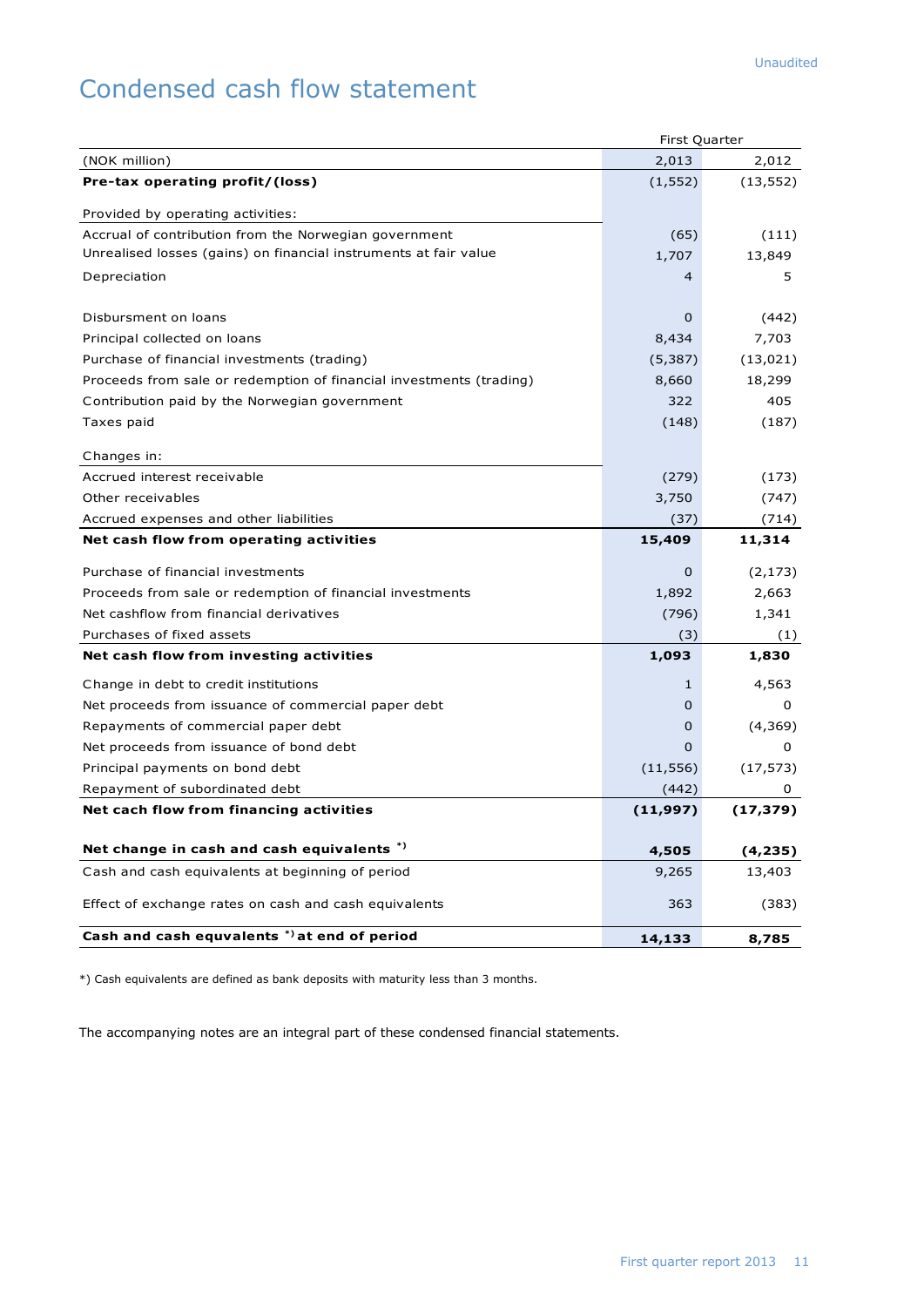# Notes to the accounts

## 1. Accounting policies

Eksportfinans' first quarter condensed interim financial statements have been presented in accordance with International Financial Reporting Standards – (**IFRS**), in line with both IFRS as adopted by the European Union (**EU**) and IFRS as issued by the International Accounting Standards Board (**IASB**). The condensed interim financial statements have been prepared in accordance with IAS 34, Interim Financial Reporting.

The accounting policies and methods of computation applied in the preparation of these condensed interim financial statements (including information as of and for the year ended December 31, 2012) are the same as those applied in Eksportfinans' annual financial statements of 2012, except as noted below. Those financial statements were approved for issue by the Board of Directors on April 11, 2013 and included in the company's Annual Report on Form 20-F for the year-end December 31, 2012. These policies have been consistently applied to all the periods presented.

IFRS 13, 'Fair value measurement', has been applied as of January 1, 2013. The standard aims to improve consistency and reduce complexity by providing a precise definition of fair value and a single source of fair value measurement and disclosure requirements for use across IFRSs. The requirements do not extend the use of fair value accounting but provide guidance on how it should be applied where its use is already required or permitted by other standards within IFRSs. The impact of the new requirements has not had a material impact on the company.

IAS 19, 'Employee benefits', was amended in June 2011 and has been applied as of January 1, 2013. The impact on the company is as follows: to immediately recognize all actuarial gains or losses in other comprehensive income; to immediately recognize all past service costs; and to replace interest cost and expected return on plan assets with a net interest amount that is calculated by applying the discount rate to the net defined benefit liability (asset). The amendment is applied retrospectively in the periods presented. The change in accounting principle has not had a material impact on the company's financial reporting.

The information for the three months ended March 31, 2013 and 2012 is unaudited.

## 2. Net gains/(losses) on financial instruments at fair value

#### **Net realized and unrealized gains/(losses) on financial instruments at fair value**

|                                                               |                | First quarter |
|---------------------------------------------------------------|----------------|---------------|
| (NOK million)                                                 | 2013           | 2012          |
| Securities held for trading                                   | $\overline{4}$ | 5             |
| Securities designated as at fair value at initial recognition | 24             | 0             |
| Financial derivatives                                         | (72)           | (16)          |
| Other financial instruments at fair value                     | 32             | (3)           |
| Net realized gains/(losses)                                   | (12)           | (14)          |
|                                                               |                |               |
| Loans and receivables                                         | 7              | 100           |
| Securities $1$                                                | (17)           | 343           |
| Financial derivatives <sup>2)</sup>                           | 3,458          | 7,803         |
| Commercial paper debt 3) 4)                                   | $\Omega$       | (2)           |
| Bond debt $^{3}$ <sup>4)</sup>                                | (5, 124)       | (22,053)      |
| Subordinated debt and capital contribution securities 3) 4)   | (28)           | (76)          |
| Other                                                         | (3)            | (1)           |
| Net unrealized gains/(losses)                                 | (1,707)        | (13,886)      |
|                                                               |                |               |
| Net realized and unrealized gains/(losses)                    | (1,719)        | (13,900)      |

1) Net unrealized gains/(losses) on securities

|                                                               | First quarter |      |  |
|---------------------------------------------------------------|---------------|------|--|
| (NOK million)                                                 | 2013          | 2012 |  |
| Securities held for trading                                   | (31)          | 377  |  |
| Securities designated as at fair value at initial recognition | 14            | (34) |  |
| <b>Total</b>                                                  | (17)          | 343  |  |

2) The Portfolio Hedge Agreement entered into in March 2008, further described in note 15 of this report, is included with a loss of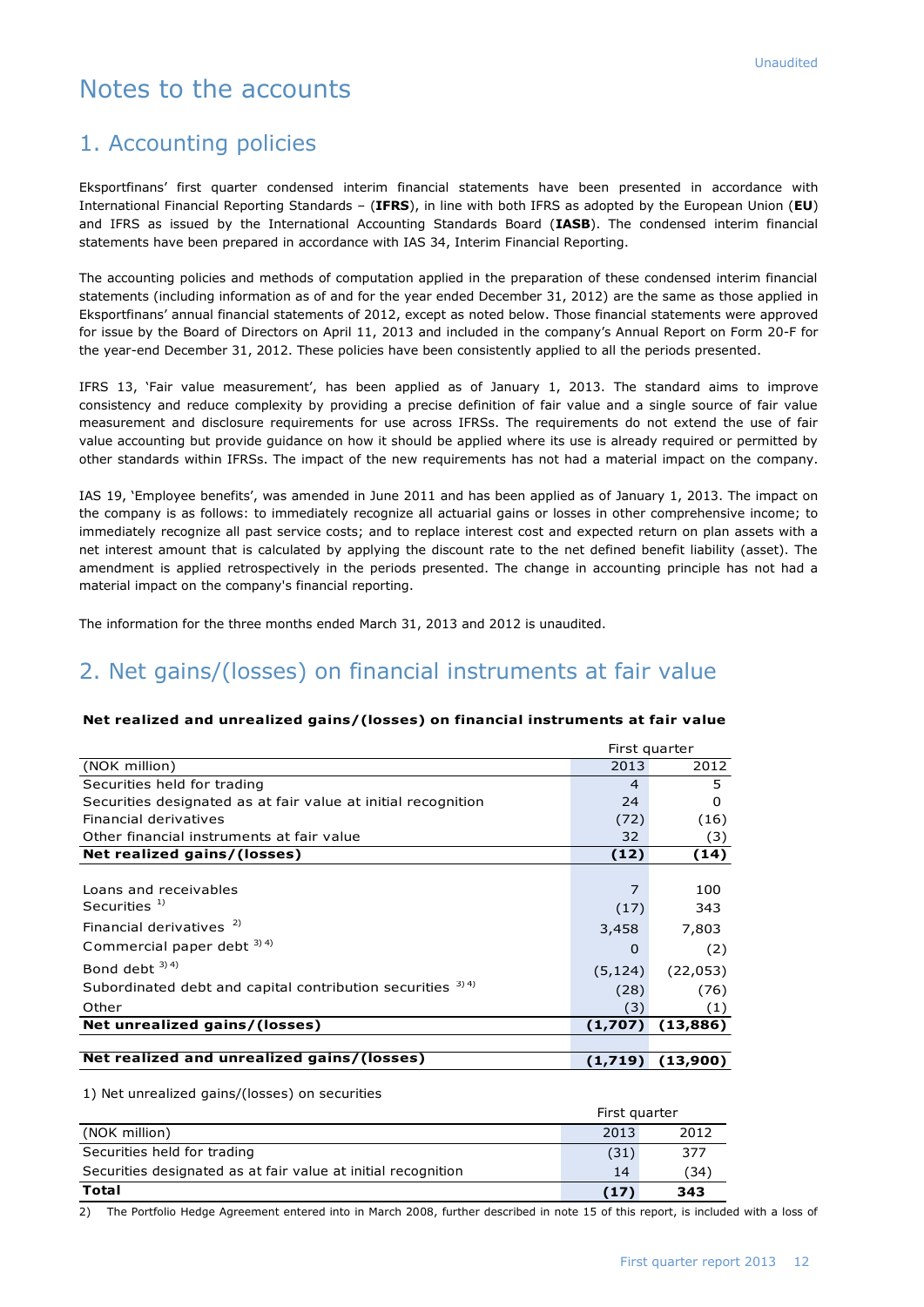NOK 60 million as of March 31, 2013 and a loss of NOK 278 million as of March 31, 2012.

- 3) In the first quarter of 2013, Eksportfinans had an unrealized loss of NOK 5,152 million (loss of NOK 22,131 million in the corresponding period of 2012) on its own debt. Net of derivatives this amount is an unrealized loss of NOK 1,727 million (loss of NOK 14,149 million in the same period of 2012).
- 4) In the first quarter of 2013, Eksportfinans had an unrealized gain of NOK 162 million of financial liabilities classified as level 2 in the fair value hierarchy (loss of NOK 5,766 million in the corresponding period of 2012). Of financial liabilities classified as level 3 in the fair value hierarchy, Eksportfinans had a loss of NOK 5,186 million (loss of NOK 16,250 million in the same period of 2012).

See note 15 for a presentation of the above table including effects from economic hedging.

# 3. Capital adequacy

Capital adequacy is calculated in accordance with the Basel II regulations in force from the Financial Supervisory Authority of Norway. The company has adopted the standardized approach to capital requirements. For the company, this implies that the difference in risk-weighted value between the Basel I and II regulations is mainly due to operational risk. The capital adequacy minimum requirement is 8 percent of total risk-weighted value.

#### **Risk-weighted assets and off-balance sheet items**

| (NOK million)             | 31/03/13    |          | 31/12/12    |          | 31/03/12    |          |
|---------------------------|-------------|----------|-------------|----------|-------------|----------|
|                           |             | Risk-    |             | Risk-    |             | Risk-    |
|                           | <b>Book</b> | weighted | <b>Book</b> | weighted | <b>Book</b> | weighted |
|                           | value       | value    | value       | value    | value       | value    |
| Total assets              | 147,646     | 17,860   | 157,406     | 18,626   | 187,738     | 24,879   |
| Off-balance sheet items   |             | 154      |             | 152      |             | 278      |
| Operational risk          |             | 2,465    |             | 2,465    |             | 2,424    |
| Total currency risk       |             | 0        |             | 0        |             | 0        |
| Total risk-weighted value |             | 20,479   |             | 21,243   |             | 27,581   |

#### **The Company's eligible regulatory capital**

| (NOK million<br>and in percent of risk-weighted value) | 31/03/13 |       | 31/12/12 |       | 31/03/12 |        |
|--------------------------------------------------------|----------|-------|----------|-------|----------|--------|
| Core capital $1$                                       | 5,363    | 26.2% | 5,314    | 25.0% | 4,970    | 18.0 % |
| Additional capital <sup>2)</sup>                       | 601      | 2.9%  | 628      | 3.0%  | 879      | 3.2%   |
| Total regulatory capital                               | 5,964    | 29.1% | 5,942    | 28.0% | 5,849    | 21.2%  |

1) Includes share capital, other equity, elements of capital contribution securities and other deductions and additions in accordance with the Norwegian capital adequacy regulations.

2) Includes subordinated debt, the elements of capital contribution securities not included in core capital and other

deductions/additions in accordance with the Norwegian capital adequacy regulations.

## 4. Loans due from credit institutions

| (NOK million)                                                                                | 31/03/13 | 31/12/12 | 31/03/12 |
|----------------------------------------------------------------------------------------------|----------|----------|----------|
| Cash equivalents <sup>1)</sup>                                                               | 14,133   | 9,265    | 8,785    |
| Other bank deposits and claims on banks <sup>3)</sup><br>Loans to other credit institutions, | (172)    | 1.105    | 1,249    |
| nominal amount (also included in note 6) $^{2}$ )                                            | 14,935   | 16,435   | 24,352   |
| Accrued interest and adjustment to fair value on loans                                       | (348)    | (395)    | (546)    |
| <b>Total</b>                                                                                 | 28,548   | 26,410   | 33,840   |

1) Cash equivalents are defined as bank deposits with maturity of less than 3 months.

2) The company has acquired certain loan agreements from banks for which the selling bank provides a repayment guarantee, therefore retaining the credit risk of the loans. Under IFRS these loans are classified as loans to credit institutions. Of the loans to credit institutions these loans amounted to NOK 6,732 million at March 31, 2013, NOK 7,648 million at December 31, 2012 and NOK 12,343 million at March 31, 2012.

3) Due to temporary payment variations.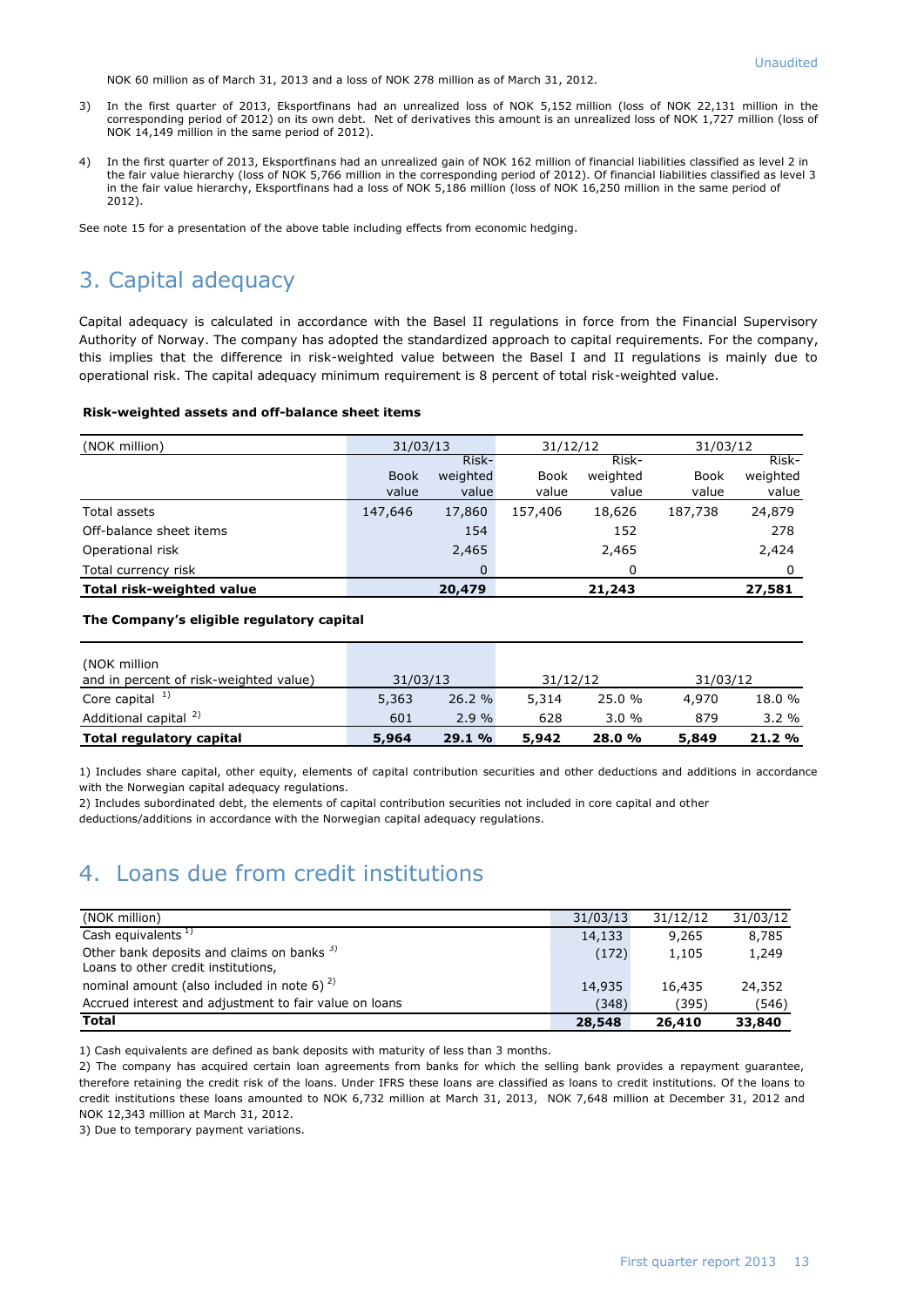# 5. Loans due from customers

| (NOK million)                                          | 31/03/13 | 31/12/12 | 31/03/12 |
|--------------------------------------------------------|----------|----------|----------|
| Loans due from customers,                              |          |          |          |
| nominal amount (also included in note 6)               | 66,748   | 71.074   | 88,215   |
| Accrued interest and adjustment to fair value on loans | 693      | 805      | 912      |
| <b>Total</b>                                           | 67,441   | 71.879   | 89,127   |

## 6. Total loans due from credit institutions and customers

Nominal amounts related to loans due from credit institutions and customers, respectively, from the two previous tables are included in the following analysis.

| (NOK million)                                        | 31.03.13 | 31.12.12 | 31.03.12 |
|------------------------------------------------------|----------|----------|----------|
| Loans due from credit institutions                   | 14,935   | 16,435   | 24,352   |
| Loans due from customers                             | 66,748   | 71,074   | 88,215   |
| <b>Total nominal amount</b>                          | 81,683   | 87,509   | 112,567  |
|                                                      |          |          |          |
| Commercial loans                                     | 54,077   | 59,158   | 80,573   |
| Government-supported loans                           | 27,606   | 28,351   | 31,994   |
| <b>Total nominal amount</b>                          | 81,683   | 87,509   | 112,567  |
|                                                      |          |          |          |
| Capital goods                                        | 23,150   | 23,973   | 28,322   |
| Ships                                                | 31,633   | 34,148   | 43,565   |
| Export-related and international activities *)       | 18,556   | 20,532   | 30,489   |
| Direct loans to Norwegian local government sector    | 4,362    | 4,373    | 5,339    |
| Municipal-related loans to other credit institutions | 3,948    | 4,448    | 4,798    |
| Loans to employees                                   | 34       | 35       | 54       |
| <b>Total nominal amount</b>                          | 81,683   | 87,509   | 112,567  |

\*) Export-related and international activities consist of loans to the following categories of borrowers:

| (NOK million)               | 31.03.13 | 31.12.12 | 31.03.12 |
|-----------------------------|----------|----------|----------|
| Renewable energy            | 4,994    | 5,494    | 5,494    |
| Aviation and shipping       | 4,347    | 4,284    | 4,482    |
| Banking and finance         | 3,543    | 4,615    | 6,900    |
| Consumer goods              | 2,263    | 2,275    | 5,186    |
| Infrastructure              | 1,319    | 1,333    | 1,196    |
| Oil and gas                 | 775      | 1,223    | 2,251    |
| Real estate management      | 670      | 660      | 4,320    |
| Environment                 | 643      | 646      | 657      |
| Other categories            |          | 2        |          |
| <b>Total nominal amount</b> | 18,556   | 20,532   | 30,489   |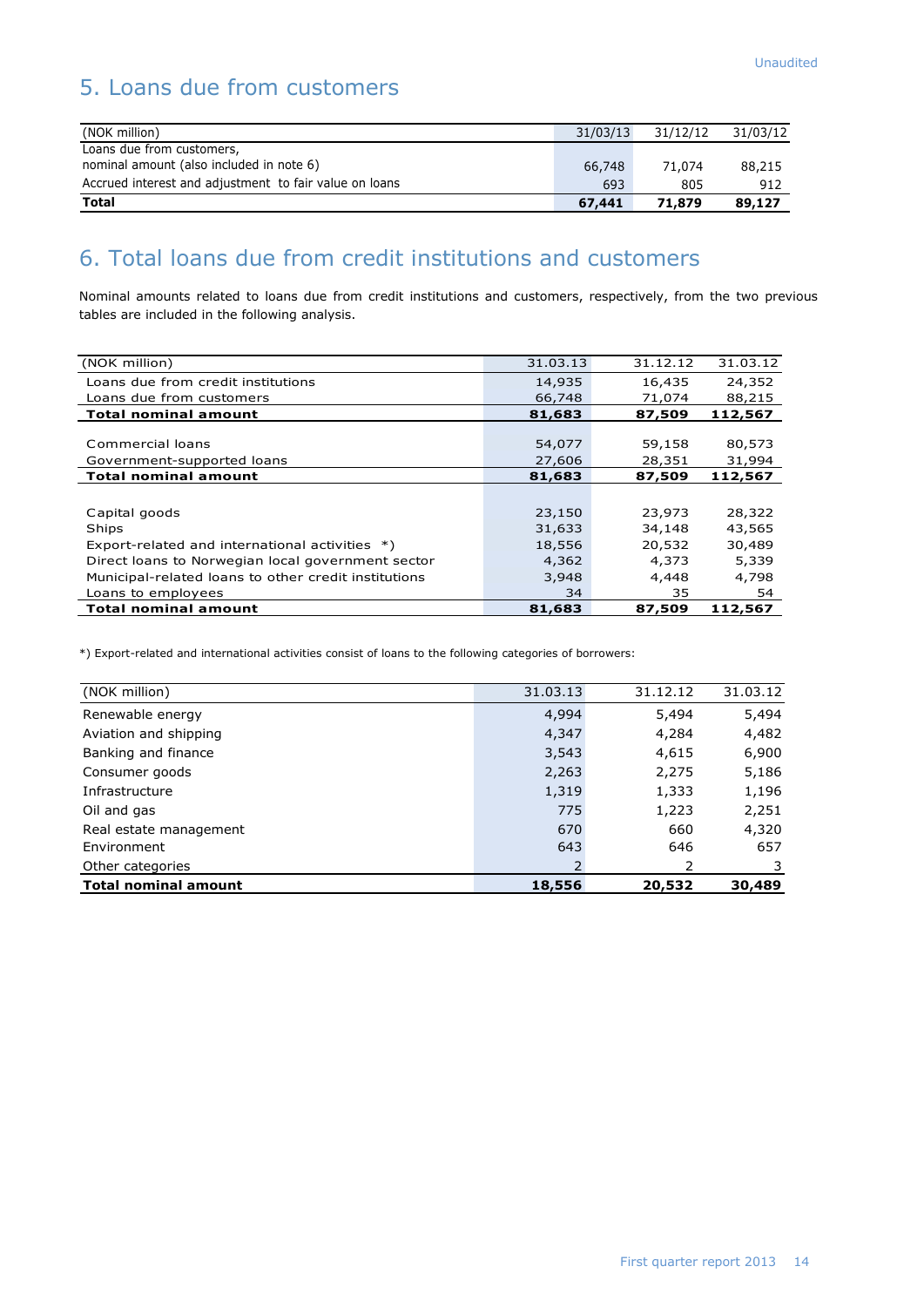# 7. Loans past due or impaired

| (NOK million)                                                                          | 31.03.13 | 31.12.12 | 31.03.12 |
|----------------------------------------------------------------------------------------|----------|----------|----------|
| Interest and principal installment 1-30 days past due                                  |          | $\Omega$ | $\Omega$ |
| Not matured principal                                                                  |          |          |          |
| on loans with payments 1-30 days past due                                              | 58       | 0        | $\Omega$ |
| Interest and principal installment 31-90 days past due<br>Not matured principal        | 0        | 13       | 2        |
| on loans with payments 31-90 days past due                                             | ŋ        | 61       | 7        |
| Interest and principal installment more than 90 days past due<br>Not matured principal | 526      | 522      | 501      |
| on loans with payments more than 90 days past due                                      | 106      | 148      | 114      |
| Total loans that are past due                                                          | 694      | 744      | 624      |
|                                                                                        |          |          |          |
| Relevant collateral or guarantees received <sup>*)</sup>                               | 201      | 259      | 134      |
| Estimated impairments on loans valued at amortized cost                                | 304      | 314      | 0        |

\*) A total of NOK 493 million relates to exposure towards Icelandic banks as of March 31, 2013, NOK 485 million as of December 31, 2012, and NOK 490 million as of March 31, 2012, and are as of the balance sheet date not considered guaranteed in a satisfactory manner. These loans are measured at fair value at each balance sheet date. The change in fair value in the period is reflected in the line item 'Net gains/losses on financial instruments at fair value'. Apart from the fair value adjustments already recognized in the income statement, related to the exposure towards the Icelandic banks discussed above, the company considers all other loans to be secured in a satisfactory manner. For these transactions, amounting to NOK 201 million, the Norwegian government, through the Guarantee Institute for Export Credit (**GIEK**), guarantees approximately 81 percent of the amounts in default. The remaining 19 percent are guaranteed by private banks, most of them operating in Norway. Where applicable, claims have already been submitted in accordance with the guarantees.

## 8. Securities

| (NOK million)                                          | 31.03.13 | 31.12.12 31.03.12 |        |
|--------------------------------------------------------|----------|-------------------|--------|
| Trading portfolio                                      | 30,559   | 34,418            | 30,862 |
| Repurchase Receivable                                  | 5,841    | 5,078             | 5,868  |
| Other securities at fair value through profit and loss | 1,269    | 2,289             | 7,624  |
| Total                                                  | 37,669   | 41,785            | 44,354 |

## 9. Fixed assets and investment property

| (NOK million)                 | 31/03/13 | 31/12/12 | 31/03/12 |
|-------------------------------|----------|----------|----------|
| Buildings and land in own use | 127      | 126      | 126      |
| Investment property           | 70       | 70       | 70       |
| Total buildings and land      | 197      | 196      | 196      |
| Other fixed assets            | 10       |          |          |
| <b>Total</b>                  | 207      | 207      | 209      |

## 10. Other assets

| (NOK million)                    | 31.03.13 | 31.12.12 | 31.03.12 |
|----------------------------------|----------|----------|----------|
| Settlement account 108-Agreement | 462      | 753      | 495      |
| Cash collateral provided         | 1,875    | 5,445    | 4,964    |
| Other                            | 79       | 34       | 234      |
| <b>Total</b>                     | 2,416    | 6,232    | 5,693    |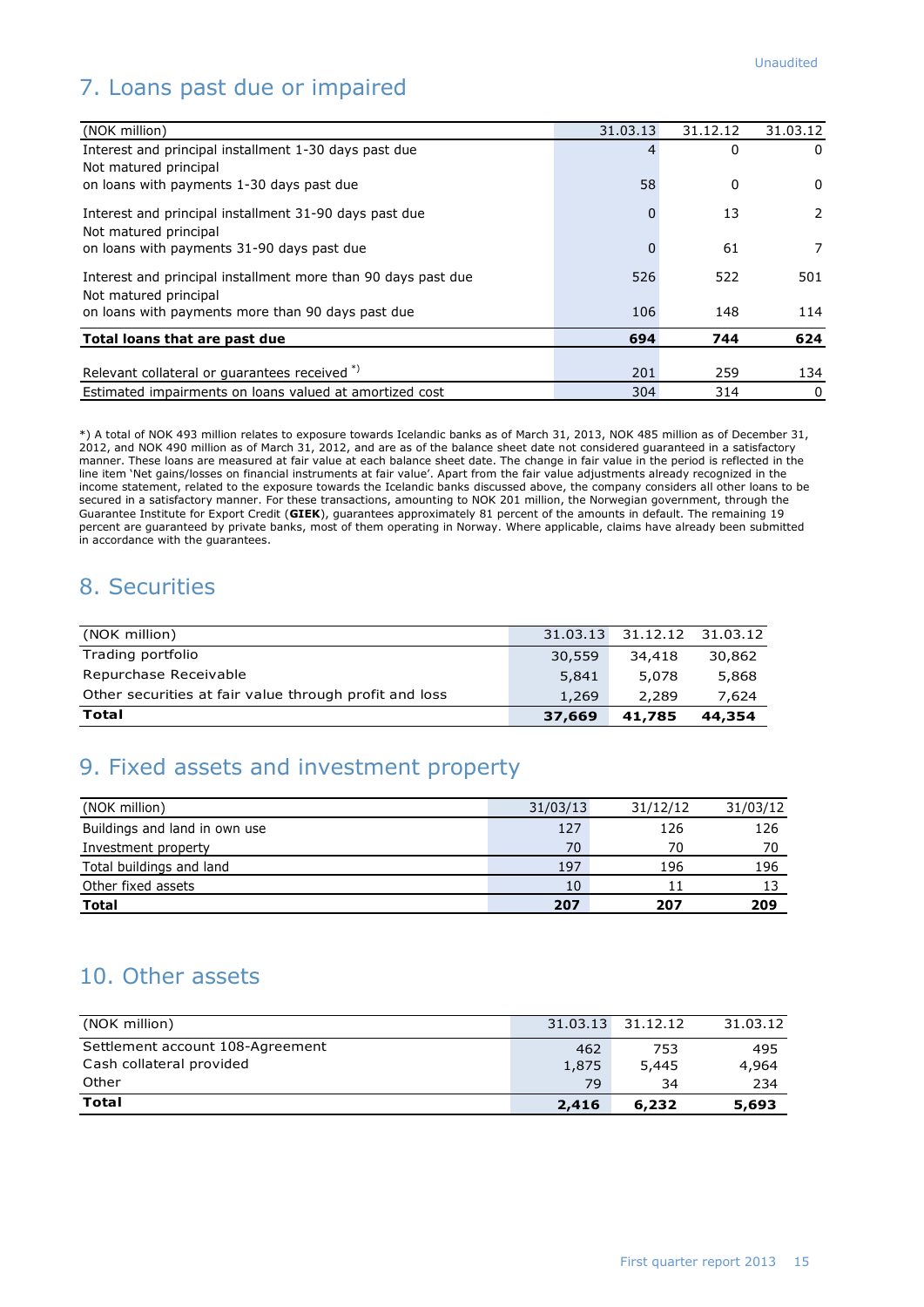## 11. Borrowings through the issue of securities

| Total                                                 |           | 107,415 112,543 128,814    |           |
|-------------------------------------------------------|-----------|----------------------------|-----------|
| Accrued interest and adjustment to fair value on debt | 1,437     | 1,087                      | 1,636     |
| Adjustment to feir alue on debt                       | $-18.641$ | -23.765                    | $-39.577$ |
| Bond debt                                             | 124,619   | 135,221                    | 165,619   |
| Commercial paper debt                                 | 0         | 0                          | 1,136     |
| (NOK million)                                         |           | 31.03.13 31.12.12 31.03.12 |           |
|                                                       |           |                            |           |

## 12. Other liabilities

| (NOK million)                |       | 31.03.13 31.12.12 31.03.12 |       |
|------------------------------|-------|----------------------------|-------|
| Grants to mixed credits      | 346   | 339                        | 331   |
| Cash collateral received     | 7,609 | 7,699                      | 8,881 |
| Other short-term liabilities | 104   | 95                         | 124   |
| Total                        | 8,059 | 8,133                      | 9,336 |

## 13. Segment information

The company is divided into three business areas; Export lending, Municipal lending and Securities. After the sale of Kommunekreditt Norge AS, municipal lending consists of loans loans extended directly to municipalities and municipal-related loans to savings banks that were purchased from Kommunekreditt Norge AS in connection with the sale of the subsidiary. The company also has a treasury department responsible for the day to day risk management and asset and liability management. Income and expenses related to treasury are divided between the three business areas.

|                                                        | Export lending |          |                | Municipal lending | <b>Securities</b> |               |
|--------------------------------------------------------|----------------|----------|----------------|-------------------|-------------------|---------------|
|                                                        | First quarter  |          | First quarter  |                   |                   | First quarter |
| (NOK million)                                          | 2013           | 2012     | 2013           | 2012              | 2013              | 2012          |
| Net interest income <sup>1)</sup>                      | 124            | 244      | 10             | 18                | 67                | 113           |
| Commissions                                            |                |          |                |                   |                   |               |
| and income related to banking services <sup>2)</sup>   | $\Omega$       | 0        | $\Omega$       | 0                 | 0                 | 0             |
| Commissions                                            |                |          |                |                   |                   |               |
| and expenses related to banking services <sup>2)</sup> | $\Omega$       | $\Omega$ | $\Omega$       | 0                 | $\Omega$          | $\mathbf{0}$  |
| Net gains/(losses)                                     |                |          |                |                   |                   |               |
| on financial instruments at fair value 3)              | 18             | (2)      | $\Omega$       | 0                 | (11)              | (10)          |
| Income/expense allocated by volume 4)                  | $\Omega$       | 21       | $\Omega$       | 2                 | $\Omega$          | 10            |
| Net other operating income                             | 18             | 19       | $\mathbf{0}$   | 2                 | (11)              | $\mathbf{0}$  |
| <b>Total operating income</b>                          | 142            | 263      | 10             | 20                | 56                | 113           |
| <b>Total operating expenses</b>                        | 17             | 38       | $\mathbf{1}$   | 1                 | 18                | 13            |
|                                                        |                |          |                |                   |                   |               |
| Pre-tax operating profit                               | 125            | 225      | 9              | 19                | 38                | 100           |
| Taxes                                                  | 35             | 63       | $\overline{2}$ | 5                 | 11                | 28            |
| Non-IFRS profit for the period excluding               |                |          |                |                   |                   |               |
| unrealized gains/(losses) on financial                 |                |          |                |                   |                   |               |
| instruments and excluding realized                     |                |          |                |                   |                   |               |
| losses/(gains) hedged by the PHA                       | 90             | 162      | 7              | 14                | 27                | 72            |

1) Net interest income includes interest income directly attributable to the segments based on Eksportfinans' internal pricing model. The treasury department obtains interest on Eksportfinans' equity and in addition the positive or negative result (margin) based on the difference between the internal interest income from the segments and the actual external funding cost. Net interest income in the treasury department is allocated to the reportable segments based on volume for the margin, and risk weighted volume for the interest on equity.

2) Income/(expenses) directly attributable to each segment.

3) For Export lending the figures are related to unrealized gains/(losses) on the Icelandic bank exposure. In this context, the fair value adjustments on the Icelandic bank exposure have been treated as realized, as they are not expected to be reversed towards maturity, as other unrealized gains and losses. For Securities the figures are related to realized gains/(losses) on financial instruments.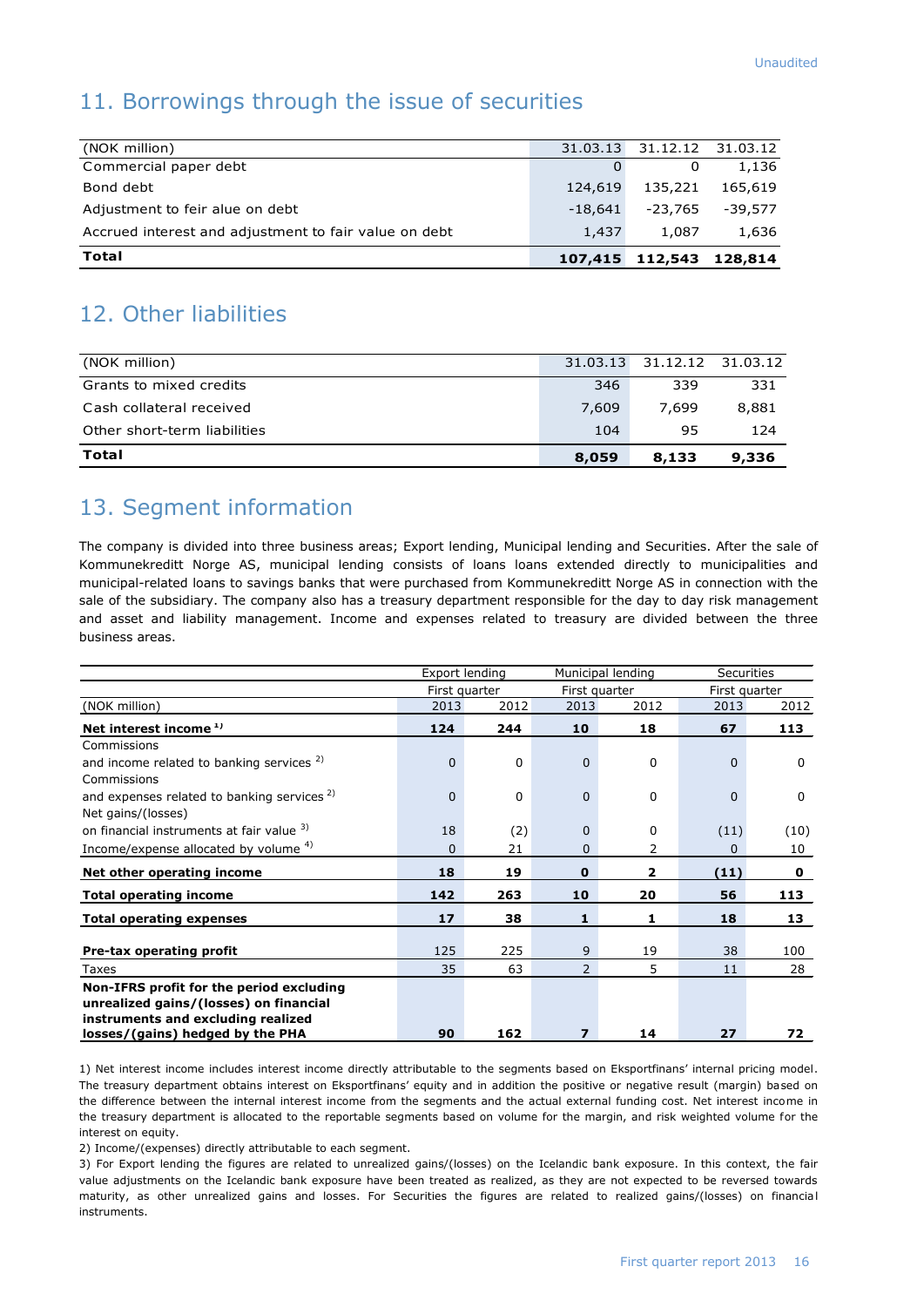4) Income/expense, other than interest, in the treasury department have been allocated to the business areas by volume. These are items included in net other operating income in the income statement.

#### **Reconciliation of segment profit measure to total comprehensive income**

|                                                                                               | First quarter |          |
|-----------------------------------------------------------------------------------------------|---------------|----------|
| (NOK million)                                                                                 | 2013          | 2012     |
| Export lending                                                                                | 90            | 162      |
| Municipal lending                                                                             |               | 14       |
| Securities                                                                                    | 27            | 72       |
| Non-IFRS profit for the period                                                                |               |          |
| excluding unrealized gains/(losses) on financial instruments and excluding realized           |               |          |
| losses/(gains) hedged by the PHA                                                              | 124           | 248      |
|                                                                                               |               |          |
| Net unrealized gains/(losses)                                                                 | (1,707)       | (13,886) |
| Unrealized losses/(gains) related to the Icelandic bank exposure included above <sup>1)</sup> | (18)          |          |
| Realized gains/(losses) hedged by the Portfolio Hedge Agreement                               |               |          |
| Tax effect <sup>2)</sup>                                                                      | 483           | 3,887    |
| <b>Total comprehensive income</b>                                                             | (1,118)       | (9,748)  |

1) Reversal of previously recognized loss (at exchange rates applicable at March 31, 2013).

2) 28 percent of the items above.

## 14. Material transactions with related parties

The company's two largest shareholders, DNB Bank ASA and Nordea Bank Norge AS, are considered to be related parties in accordance with IAS 24 Related Party Disclosures.

| (NOK millions)          | Acquired loans<br>1) | Deposits $2)$ | Guarantees<br>issued $3)$ | Guarantees<br>received $4)$ | Repo<br>facility <sup>5)</sup> | Portfolio Hedge<br>Agreement <sup>6)</sup> |
|-------------------------|----------------------|---------------|---------------------------|-----------------------------|--------------------------------|--------------------------------------------|
| Balance January 1, 2013 | 5,685                | 981           | 87                        | 20,824                      | 4,476                          | (142)                                      |
| Change in the period    | 59                   | (1, 147)      | (17)                      | (1,664)                     | 101                            | (35)                                       |
| Balance March 31, 2013  | 5,744                | (166)         | 70                        | 19,160                      | 4,577                          | (177)                                      |
|                         |                      |               |                           |                             |                                |                                            |
| Balance January 1, 2012 | 12,373               | 3,486         | 774                       | 24,714                      |                                | 615                                        |
| Change in the period    | (1,738)              | (1, 449)      | (5)                       | (612)                       | 4,572                          | (169)                                      |
| Balance March 31, 2012  | 10,635               | 2,037         | 769                       | 24,102                      | 4,572                          | 446                                        |

All transactions with related parties are made on market terms.

1) The company acquired loans from banks. The loans were part of the company's ordinary lending activity, as they were extended to the export industry. Since the selling banks provided a guarantee for the loans, not substantially all of the risk and rewards were transferred to the company, thus the loans are classified as loans due from credit institutions in the balance sheet.

2) Deposits made by the company.

3) Guarantees issued by the company to support the Norwegian export industry.

4) Guarantees provided to the company from the related parties.

5) Non-committed Repo facility with DNB Bank ASA. Under this framework agreement, Eksportfinans can transact in an unlimited amount of eligible securities with DNB Bank ASA as the counterparty, but neither party is committed to do so. The Agreement has no expiration date. To date, EUR 600 million has been drawn with a Repurchase Date of February 26, 2015, but with the option to terminate the drawn down tranche in whole on specified termination dates thereafter (weekly).

6) Eksportfinans has entered into a derivative portfolio hedge agreement with the majority of its shareholders. The agreement, effective from March 1, 2008, will offset losses up to NOK 5 billion in the liquidity portfolio held as of February 29, 2008. The agreement will also offset any gains in the portfolio as of the same date. The payments to or from the company related to the losses or gains, respectively, in the portfolio, will take place on the last day of February each year, with the first payment in 2011. The agreement expires with the maturities of the bonds included in the contract, with the latest maturity on December 31, 2023. Eksportfinans will pay a monthly fee of NOK 5 million to the participants in the agreement. The balances show the related parties' share of the fair value of the contract as of the balance sheet date. A negative balance indicates that Eksportfinans owes money to the related parties.

In addition to the transactions reflected in the above table, Eksportfinans' three major owner banks have extended a committed credit line of USD 2 billion for repo purposes to the company. The facility has a twelve month maturity with the possibility of extension, and most recently renewed for another year in the second quarter of 2012. Eksportfinans has not yet utilized this credit facility.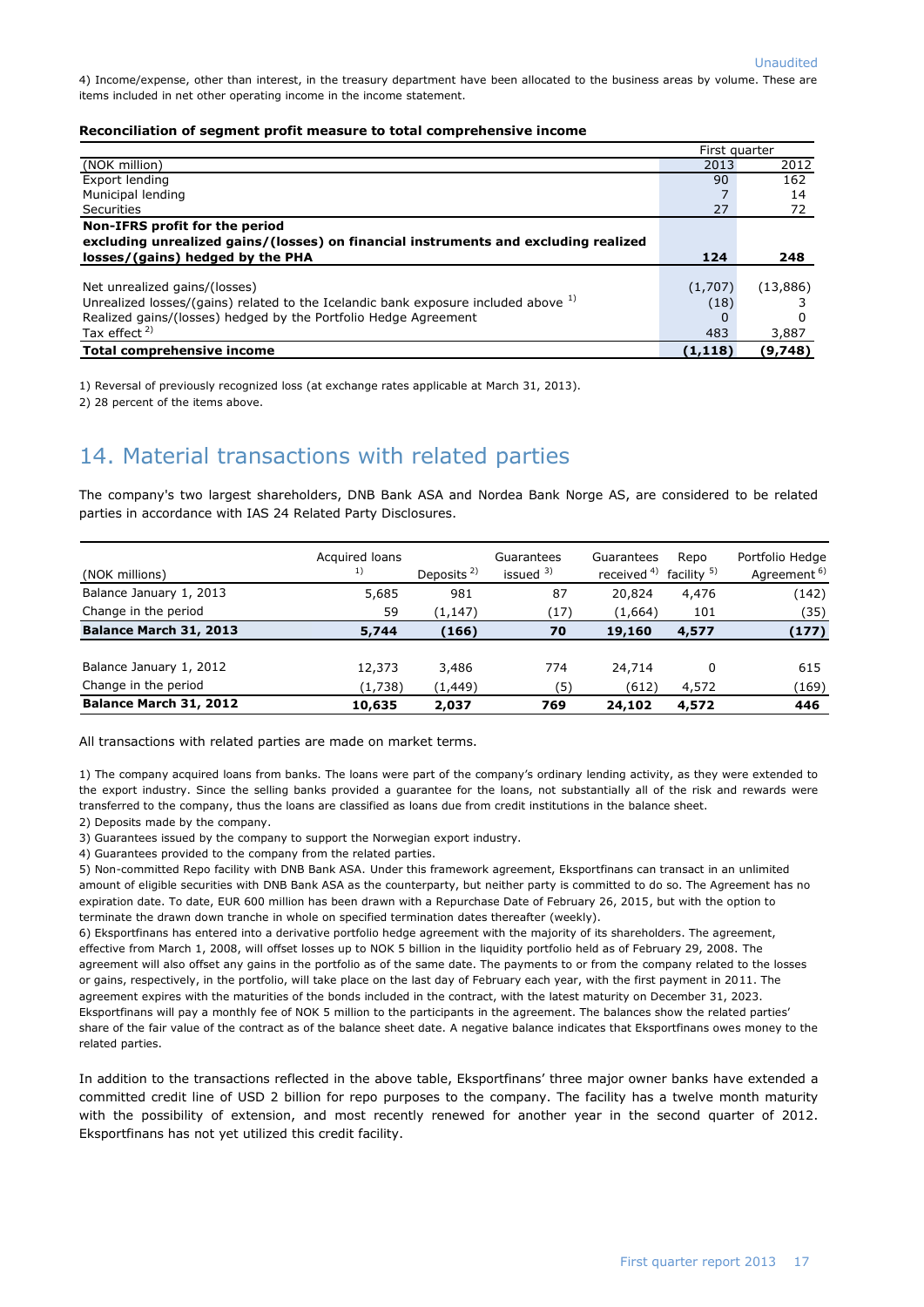## 15. Market risk - effects from economic hedging

Note 2 specifies the net realized and unrealized gains/losses on financial instruments, showing separately the gains/losses related to financial derivatives. When presented to the company's management and Board of Directors, the figures are prepared showing the various financial instruments after netting with related economic hedges, since derivatives are used as economic hedges of the market risk of specific assets and liabilities.

The below table specifies net realized and unrealized gains/(losses) on financial instruments at fair value, netted with related economic hedges.

#### **Net realized and unrealized gains/(losses) on financial instruments at fair value**

|                                                                  | First quarter |                      |
|------------------------------------------------------------------|---------------|----------------------|
| (NOK million)                                                    | 2013          | 2012                 |
| Securities <sup>1)</sup>                                         | (11)          | (11)                 |
| Other financial instruments at fair value 1)                     | (1)           | (3)                  |
| Net realized gains/(losses)                                      | (12)          | (14)                 |
|                                                                  |               |                      |
| Loans and receivables 1)                                         | 52            | 131                  |
| Securities <sup>1)</sup>                                         | (22)          | 72                   |
| Commercial paper debt 1) 2) 3)                                   | $\Omega$      | (2)                  |
| Bond debt $1)$ $2)$ $3)$                                         | (1,692)       | (14, 023)            |
| Subordinated debt and capital contribution securities 1) 2) 3)   | (35)          | (124)                |
| Other financial instruments at fair value 1)                     | (3)           | 0                    |
| Net unrealized gains/(losses)                                    |               | $(1,700)$ $(13,946)$ |
|                                                                  |               |                      |
| Financial derivatives related to the 108 agreement <sup>4)</sup> | (7)           | 60                   |
| Net realized and unrealized gains/(losses)                       |               | $(1,719)$ $(13,900)$ |

1) Including financial derivatives with purpose of economic hedging.

2) Accumulated net gain on own debt is NOK 14,315 million as of March 31, 2013, compared to NOK 27,921 million as of March 31, 2012.

3) In the first quarter of 2013, Eksportfinans had an unrealized loss of NOK 1,727 million (loss of NOK 14,149 million in the same period of 2012) on its own debt, net of derivatives.

4) Derivatives related to components of the 108 Agreement. The 108 Agreement is accounted for at amortized cost, hence these derivatives are not included in the effects related to financial instruments at fair value.

Interest, and the interest effect of economic hedging instruments, is classified as interest income or expense in the statement of comprehensive income. Changes in fair value are recorded in the line item 'Net gains/(losses) on financial instruments at fair value'. For 2013 and 2012, the company recorded NOK 940 million and NOK 1,401 million respectively, of interest income on loans due from credit institutions, loans due from customers and securities and NOK 1,164 million and NOK 1,467 million, respectively, of interest expense on commercial paper and bond debt, subordinated debt and capital contribution securities. In the same periods the company recorded negative NOK 41 million, and negative NOK 37 million, respectively, of interest income on economic hedging instruments and negative NOK 467 million and negative NOK 478 million, respectively, of interest expense on economic hedging instruments.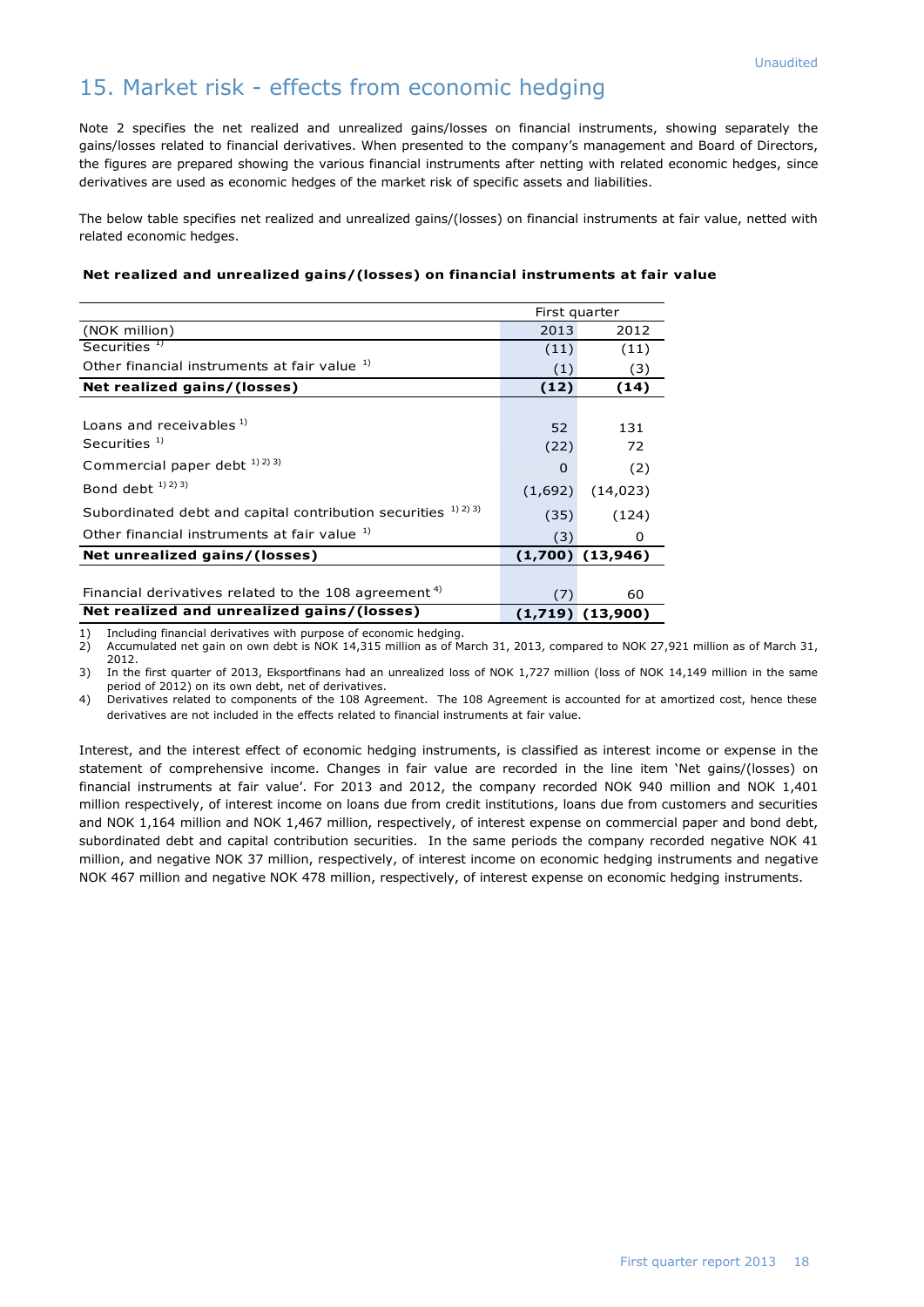# 16. Maturity analysis

Maturity analysis of financial liabilities based on contractual maturities (including off-balance sheet items):

|                                               |           | From 1 month | From 3                  | From 1 year |              |
|-----------------------------------------------|-----------|--------------|-------------------------|-------------|--------------|
|                                               | Up to and |              | up to and months up to  | up to and   |              |
|                                               | including |              | including and including | including   | Over         |
| (NOK million)                                 | 1 month   | 3 months     | 1 year                  | 5 years     | 5 years      |
| March 31, 2013                                |           |              |                         |             |              |
| Deposit by credit institutions                | 4,577     | 0            | 0                       | 0           | O            |
| Non-structured bond debt                      | 10,323    | 11,459       | 7,527                   | 46,090      | 3,756        |
| Structured bond debt                          | 14,842    | 13,402       | 15,815                  | 5,952       | 2,274        |
| Commercial paper debt                         | $\Omega$  | o            | o                       |             | O            |
| Cash collateral                               | 1,875     | 0            | O                       | o           | <sup>0</sup> |
| Subordinated loans                            | O         | 0            | 44                      | 1,013       | O            |
| Capital contribution securities               | O         | O            | 0                       | O           | O            |
| Derivatives net settled                       | 81        | 167          | 658                     | 2,953       | 1,448        |
| Derivatives gross settled (pay leg)           | 13,385    | 9,350        | 7,783                   | 4,449       | 435          |
| Financial guarantees (off-balance)            | 1,340     | 0            | O                       | o           | 0            |
| Loan commitments (off-balance)                | 0         | 215          | 3                       | 5           | 0            |
| <b>Total</b>                                  | 46,423    | 34,593       | 31,830                  | 60,462      | 7,913        |
|                                               |           |              |                         |             |              |
| Derivatives gross settled (receive leg)       | 14,099    | 9,665        | 9,147                   | 3,959       | 390          |
| Derivative assets net settled                 | 59        | 889          | 762                     | 2,480       | 487          |
| Derivative assets gross settled (pay leg)     | 16,591    | 12,307       | 18,454                  | 31,314      | 4,584        |
| Derivative assets gross settled (receive leg) | 17,280    | 13,484       | 20,840                  | 33,286      | 5,144        |

| (NOK million)                                 | Up to and<br>including<br>1 month | From 1 month<br>3 months | From 3<br>up to and months up to<br>including and including<br>1 year | From 1 year<br>up to and<br>including<br>5 years | Over<br>5 years |
|-----------------------------------------------|-----------------------------------|--------------------------|-----------------------------------------------------------------------|--------------------------------------------------|-----------------|
| Desember 31, 2012                             |                                   |                          |                                                                       |                                                  |                 |
| Deposit by credit institutions                | 4,476                             | 0                        | 0                                                                     | 0                                                | O               |
| Non-structured bond debt                      | 34                                | 1,559                    | 25,311                                                                | 47,345                                           | 4,648           |
| Structured bond debt                          | 14,071                            | 20,542                   | 20,815                                                                | 5,795                                            | 2,375           |
| Cash collateral                               | 5,445                             | 0                        | 0                                                                     | <sup>n</sup>                                     | 0               |
| Subordinated loans                            | 0                                 | 0                        | 47                                                                    | 1,063                                            | O               |
| Capital contribution securities               |                                   | 476                      |                                                                       | 0                                                | O               |
| Derivatives net settled                       | 162                               | 148                      | 647                                                                   | 3,073                                            | 1,593           |
| Derivatives gross settled (pay leg)           | 22,734                            | 21,458                   | 23,125                                                                | 28,884                                           | 1,158           |
| Financial guarantees (off-balance)            | 1,314                             | 0                        | 0                                                                     | 0                                                | 0               |
| Loan commitments (off-balance)                | $\Omega$                          | 202                      | 5                                                                     | 5                                                | O               |
| <b>Total</b>                                  | 48,236                            | 44,385                   | 69,949                                                                | 86,165                                           | 9,774           |
|                                               |                                   |                          |                                                                       |                                                  |                 |
| Derivatives gross settled (receive leg)       | 23,469                            | 22,405                   | 23,795                                                                | 27,435                                           | 1,047           |
| Derivative assets net settled                 | 21                                | 80                       | 1,626                                                                 | 2,799                                            | 509             |
| Derivative assets gross settled (pay leg)     | 2,072                             | 7,825                    | 9,929                                                                 | 10,527                                           | 4,545           |
| Derivative assets gross settled (receive leg) | 2,493                             | 9,243                    | 13,165                                                                | 13,255                                           | 5,399           |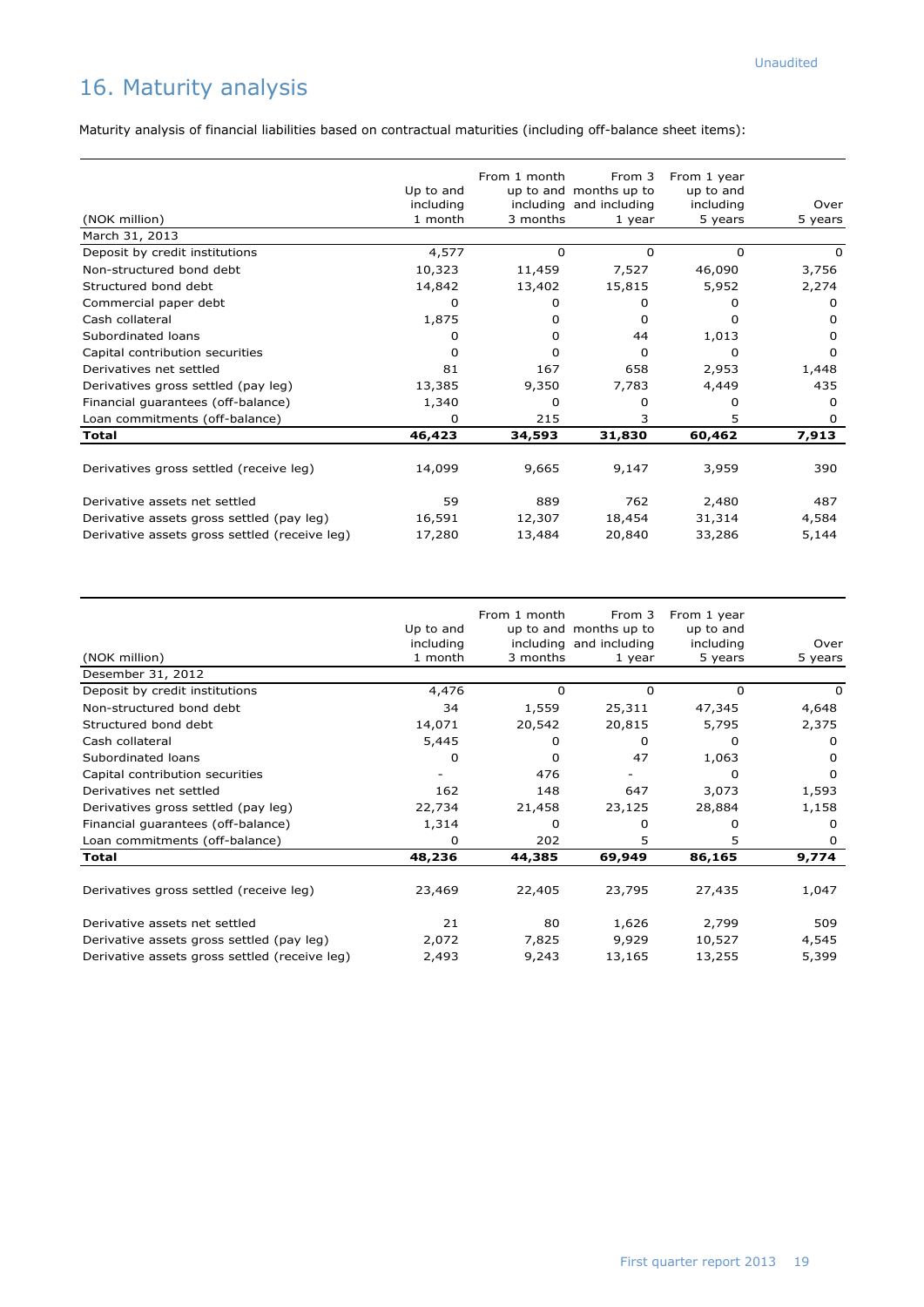| (NOK million)                                 | Up to and<br>including<br>1 month | From 1 month<br>3 months | From 3<br>up to and months up to<br>including and including<br>1 year | From 1 year<br>up to and<br>including<br>5 years | Over<br>5 years |
|-----------------------------------------------|-----------------------------------|--------------------------|-----------------------------------------------------------------------|--------------------------------------------------|-----------------|
| March 31, 2012                                |                                   |                          |                                                                       |                                                  |                 |
| Deposit by credit institutions                | 0                                 | 0                        | 0                                                                     | 4573                                             | 0               |
| Non-structured bond debt                      | 1,311                             | 1,056                    | 5,250                                                                 | 67,992                                           | 10,804          |
| Structured bond debt                          | 20,377                            | 28,477                   | 28,553                                                                | 8,000                                            | 3,186           |
| Commercial paper debt                         | 0                                 | 1,139                    | 0                                                                     | 0                                                | $\Omega$        |
| Cash collateral                               | 8,279                             | 0                        | <sup>0</sup>                                                          | 0                                                | <sup>0</sup>    |
| Subordinated loans                            | 0                                 | 0                        | 50                                                                    | 1,191                                            | 0               |
| Capital contribution securities               | <sup>0</sup>                      | <sup>0</sup>             | 483                                                                   | 0                                                | 0               |
| Derivatives net settled                       | 132                               | 271                      | 692                                                                   | 2,830                                            | 1,815           |
| Derivatives gross settled (pay leg)           | 25,083                            | 33,399                   | 11,353                                                                | 33,106                                           | 1,036           |
| Financial guarantees (off-balance)            | 1,420                             | 0                        | 0                                                                     | 0                                                | 0               |
| Loan commitments (off-balance)                | 318                               | 46                       | 338                                                                   | 0                                                | 0               |
| Total                                         | 56,919                            | 64,387                   | 46,720                                                                | 117,693                                          | 16,841          |
|                                               |                                   |                          |                                                                       |                                                  |                 |
| Derivatives gross settled (receive leg)       | 26,607                            | 34,361                   | 13,800                                                                | 31,338                                           | 910             |
| Derivative assets net settled                 | 67                                | 939                      | 814                                                                   | 3,158                                            | 609             |
| Derivative assets gross settled (pay leg)     | 7,874                             | 14,347                   | 19,059                                                                | 18,613                                           | 5,294           |
| Derivative assets gross settled (receive leg) | 8,440                             | 15,904                   | 22,470                                                                | 22,424                                           | 6,463           |

The figures in the above table and in the additional disclosures regarding derivatives below the table include principal and interest payable (receivable) at nominal value. First possible call dates and trigger dates, according to the contracts, are applied in the classification of the maturities. This implies that the structured bond debts with the corresponding derivatives matures earlier than what is expected based on market data as of the balance sheet date. See subsequent tables for maturity analysis based on expected maturities. For derivatives gross settled, pay leg represents the contractual cash flows to be paid by the company to the derivative counterparty while receive leg represents the contractual cash flows to be received from the derivative counterparty.

The company manages its liquidity risk, inter alia, by monitoring the difference between expected maturities of its assets and liabilities.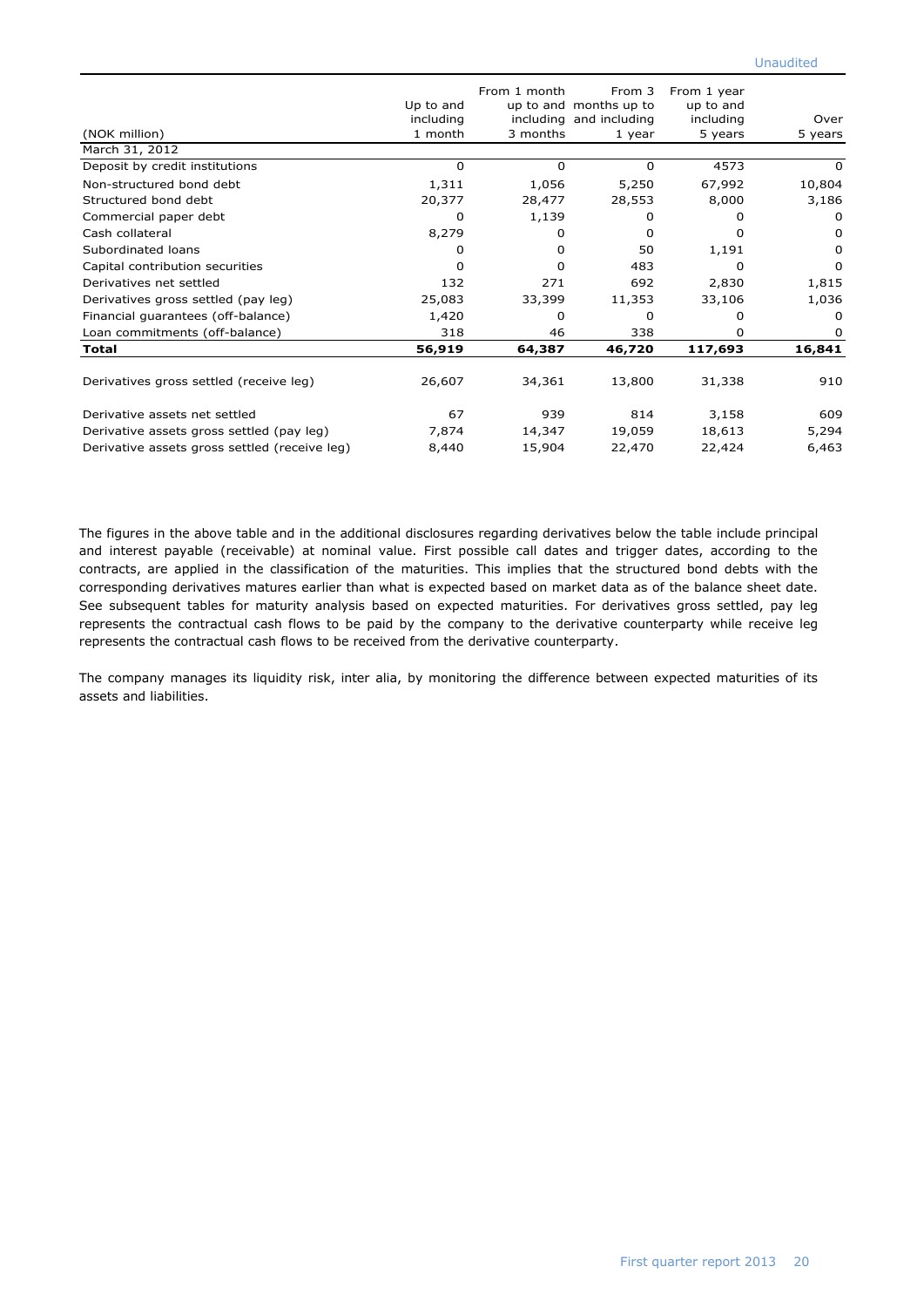Maturity analysis of financial assets and liabilities based on expected maturities:

|                                                              |                        | From 1   | From 3                                                  | From 1 year            |           |           |
|--------------------------------------------------------------|------------------------|----------|---------------------------------------------------------|------------------------|-----------|-----------|
|                                                              | Up to and<br>including |          | month up to months up to<br>and including and including | up to and<br>including | Over      |           |
| (NOK million)                                                | 1 month                | 3 months | 1 year                                                  | 5 years                | 5 years   | Total     |
| March 31, 2013                                               |                        |          |                                                         |                        |           |           |
|                                                              |                        |          |                                                         |                        |           |           |
| <b>Assets</b>                                                |                        |          |                                                         |                        |           |           |
| Loans and receivables due from                               |                        |          |                                                         |                        |           |           |
| credit institutions                                          | 11,933                 | 18       | 147                                                     | 6,282                  | 437       | 18,817    |
| Loans and receivables due from                               |                        |          |                                                         |                        |           |           |
| customers                                                    | 956                    | 4,436    | 10,969                                                  | 28,825                 | 34,171    | 79,357    |
| <b>Securities</b>                                            | 6,815                  | 8,658    | 13,118                                                  | 6,132                  | 4,618     | 39,341    |
| Derivatives net settled<br>Derivatives gross settled (paying | 59                     | 889      | 761                                                     | 2,859                  | 807       | 5,374     |
| leg)                                                         | (15,604)               | (8,828)  | (14, 330)                                               | (34, 526)              | (9,891)   | (83, 178) |
| Derivatives gross settled                                    |                        |          |                                                         |                        |           |           |
| (receiving leg)                                              | 16,120                 | 9,368    | 15,761                                                  | 37,079                 | 11,808    | 90,136    |
| Cash collateral                                              | 0                      | 7,609    | 0                                                       | 0                      | 0         | 7,609     |
| <b>Total assets</b>                                          | 20,279                 | 22,151   | 26,426                                                  | 46,651                 | 41,949    | 157,457   |
|                                                              |                        |          |                                                         |                        |           |           |
| <b>Liabilities</b>                                           |                        |          |                                                         |                        |           |           |
| Deposits by credit institutions                              | 4,577                  | 0        | 0                                                       | 0                      | 0         | 4,577     |
| Commercial paper debt                                        | $\mathbf 0$            | 0        | 0                                                       | 0                      | 0         | 0         |
| Non-structured bond debt                                     | 10,323                 | 11,459   | 7,527                                                   | 46,090                 | 3,756     | 79,155    |
| Structured bond debt                                         | 4,176                  | 1,543    | 5,385                                                   | 19,889                 | 22,208    | 53,200    |
| Derivatives net settled                                      | 81                     | 167      | 645                                                     | 2,925                  | 1,447     | 5,264     |
| Derivatives gross settled (paying                            |                        |          |                                                         |                        |           |           |
| leg)                                                         | 6,292                  | 3,666    | 4,228                                                   | 11,434                 | 9,609     | 35,229    |
| Derivatives gross settled                                    |                        |          |                                                         |                        |           |           |
| (receiving leg)                                              | (5,884)                | (3,614)  | (3,840)                                                 | (11, 951)              | (11, 974) | (37, 263) |
| Cash collateral                                              | 0                      | 1,875    | 0                                                       | 0                      | 0         | 1,875     |
| Subordinated loans                                           | 0                      | 0        | 44                                                      | 1,013                  | 0         | 1,057     |
| Capital contribution securities                              | $\Omega$               | 0        | $\Omega$                                                | 0                      | 0         | 0         |
| <b>Total liabilities</b>                                     | 19,565                 | 15,095   | 13,989                                                  | 69,400                 | 25,045    | 143,095   |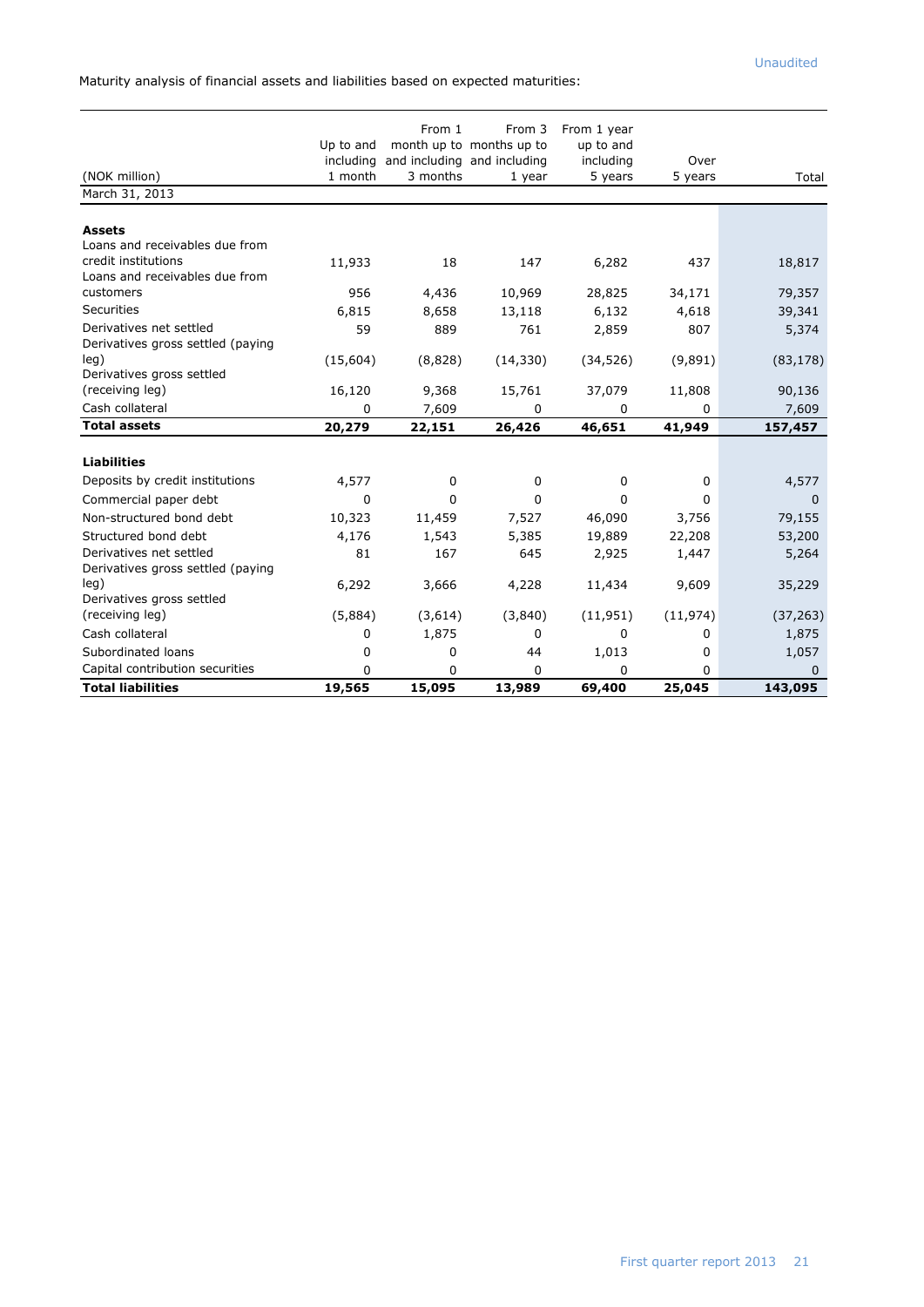| (NOK million)                                | Up to and<br>including<br>1 month | From 1<br>3 months | From 3<br>month up to months up to<br>and including and including<br>1 year | From 1 year<br>up to and<br>including<br>5 years | Over<br>5 years | Total     |
|----------------------------------------------|-----------------------------------|--------------------|-----------------------------------------------------------------------------|--------------------------------------------------|-----------------|-----------|
| Desember 31, 2012                            |                                   |                    |                                                                             |                                                  |                 |           |
| <b>Assets</b>                                |                                   |                    |                                                                             |                                                  |                 |           |
| Loans and receivables due from               |                                   |                    |                                                                             |                                                  |                 |           |
| credit institutions                          | 5,208                             | 2,853              | 445                                                                         | 7,243                                            | 456             | 16,205    |
| Loans and receivables due from               |                                   |                    |                                                                             |                                                  |                 |           |
| customers                                    | 809                               | 2,409              | 12,468                                                                      | 32,135                                           | 38,434          | 86,254    |
| Securities                                   | 1,828                             | 5,930              | 24,462                                                                      | 6,264                                            | 5,090           | 43,575    |
| Derivatives net settled                      | 21                                | 80                 | 1,627                                                                       | 2,964                                            | 585             | 5,277     |
| Derivatives gross settled (paying            |                                   |                    |                                                                             |                                                  |                 |           |
| leg)                                         | (261)                             | (4, 173)           | (4,658)                                                                     | (13, 366)                                        | (12, 362)       | (34, 821) |
| Derivatives gross settled<br>(receiving leg) | 355                               |                    |                                                                             |                                                  |                 |           |
| Cash collateral                              |                                   | 4,560              | 5,894                                                                       | 16,870                                           | 16,033          | 43,712    |
|                                              | 0                                 | 7,699              | 0                                                                           | 0                                                | 0               | 7,699     |
| <b>Total assets</b>                          | 7,960                             | 19,359             | 40,237                                                                      | 52,110                                           | 48,236          | 167,902   |
| <b>Liabilities</b>                           |                                   |                    |                                                                             |                                                  |                 |           |
| Deposits by credit institutions              | 4,476                             | 0                  | 0                                                                           | 0                                                | 0               | 4,476     |
| Commercial paper debt                        | 0                                 | $\Omega$           | $\Omega$                                                                    | $\mathbf 0$                                      | 0               | 0         |
| Non-structured bond debt                     | 34                                | 1,559              | 25,311                                                                      | 47,345                                           | 4,648           | 78,897    |
| Structured bond debt                         | 927                               | 3,002              | 9,811                                                                       | 25,285                                           | 25,040          | 64,065    |
| Derivatives net settled                      | 162                               | 148                | 645                                                                         | 3,074                                            | 1,591           | 5,619     |
| Derivatives gross settled (paying            |                                   |                    |                                                                             |                                                  |                 |           |
| leg)                                         | 14,322                            | 11,626             | 20,180                                                                      | 41,800                                           | 9,292           | 97,220    |
| Derivatives gross settled                    |                                   |                    |                                                                             |                                                  |                 |           |
| (receiving leg)                              | (13, 822)                         | (11, 375)          | (19, 295)                                                                   | (41, 374)                                        | (12, 323)       | (98, 189) |
| Cash collateral                              | 0                                 | 5,445              | 0                                                                           | 0                                                | 0               | 5,445     |
| Subordinated loans                           | 0                                 | 0                  | 47                                                                          | 1,063                                            | 0               | 1,109     |
| Capital contribution securities              | 0                                 | 476                | 0                                                                           | 0                                                | 0               | 476       |
| <b>Total liabilities</b>                     | 6,098                             | 10,881             | 36,699                                                                      | 77,193                                           | 28,249          | 159,120   |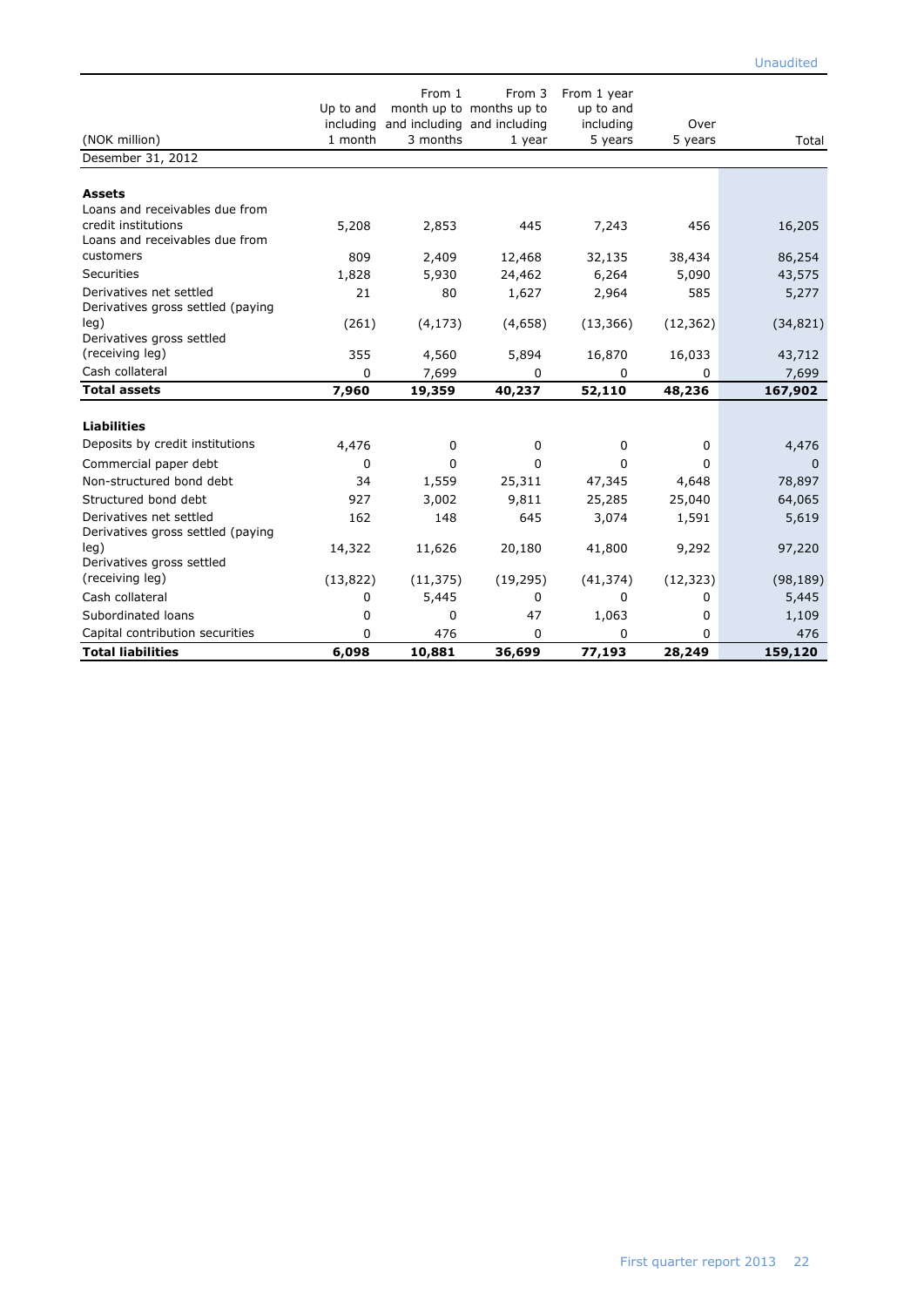| (NOK million)<br>March 31, 2012                              | Up to and<br>including<br>1 month | From 1<br>3 months | From 3<br>month up to months up to<br>and including and including<br>1 year | From 1 year<br>up to and<br>including<br>5 years | Over<br>5 years | Total      |
|--------------------------------------------------------------|-----------------------------------|--------------------|-----------------------------------------------------------------------------|--------------------------------------------------|-----------------|------------|
| <b>Assets</b>                                                |                                   |                    |                                                                             |                                                  |                 |            |
| Loans and receivables due from                               |                                   |                    |                                                                             |                                                  |                 |            |
| credit institutions<br>Loans and receivables due from        | 8,736                             | 2,113              | 3,983                                                                       | 17,031                                           | 1,990           | 33,852     |
| customers                                                    | 903                               | 3,515              | 6,984                                                                       | 42,628                                           | 44,009          | 98,041     |
| Securities                                                   | 1,584                             | 6,136              | 13,056                                                                      | 18,383                                           | 9,175           | 48,334     |
| Derivatives net settled                                      | 67                                | 938                | 819                                                                         | 3,579                                            | 1,546           | 6,949      |
| Derivatives gross settled (paying                            |                                   |                    |                                                                             |                                                  |                 |            |
| leg)                                                         | (5, 729)                          | (6, 132)           | (16, 119)                                                                   | (23, 880)                                        | (13, 488)       | (65, 348)  |
| Derivatives gross settled<br>(receiving leg)                 |                                   |                    |                                                                             |                                                  |                 |            |
| Cash collateral                                              | 5,852                             | 6,370              | 17,282                                                                      | 28,353                                           | 18,052          | 75,908     |
| <b>Total assets</b>                                          | 9                                 | 4,964              | 17                                                                          | 0                                                | 0               | 4,989      |
|                                                              | 11,422                            | 17,904             | 26,022                                                                      | 86,094                                           | 61,284          | 202,725    |
| <b>Liabilities</b>                                           |                                   |                    |                                                                             |                                                  |                 |            |
| Deposits by credit institutions                              | 0                                 | 0                  | 0                                                                           | 4,573                                            | 0               | 4,573      |
| Commercial paper debt                                        | 0                                 | 1,139              | $\Omega$                                                                    | $\Omega$                                         | 0               | 1,139      |
| Non-structured bond debt                                     | 1,311                             | 1,056              | 5,250                                                                       | 67,992                                           | 10,804          | 86,413     |
| Structured bond debt                                         | 3,879                             | 4,505              | 16,106                                                                      | 30,613                                           | 35,146          | 90,249     |
| Derivatives net settled<br>Derivatives gross settled (paying | 151                               | 271                | 691                                                                         | 2,814                                            | 1,818           | 5,745      |
| leq)<br>Derivatives gross settled                            | 14,865                            | 24,009             | 6,754                                                                       | 46,551                                           | 12,095          | 104,274    |
| (receiving leg)                                              | (14, 280)                         | (23, 490)          | (6, 410)                                                                    | (46, 275)                                        | (16, 404)       | (106, 858) |
| Cash collateral                                              | 0                                 | 8,279              | 0                                                                           | 0                                                | 0               | 8,279      |
| Subordinated loans                                           | 0                                 | $\Omega$           | 50                                                                          | 1,191                                            | 0               | 1,241      |
| Capital contribution securities                              | 0                                 | 0                  | 483                                                                         | 0                                                | 0               | 483        |
| <b>Total liabilities</b>                                     | 5,927                             | 15,768             | 22,924                                                                      | 107,459                                          | 43,460          | 195,538    |

The figures in the above table include principal and interest payable (receivable) at nominal value. For the figures in the above table, call and trigger dates as estimated in models are applied in the classification of the maturities. For some issues with call and trigger optionalities, the expected maturity is estimated using a sophisticated valuation system which is further described in our annual financial statements. The actual maturities might differ from these estimations.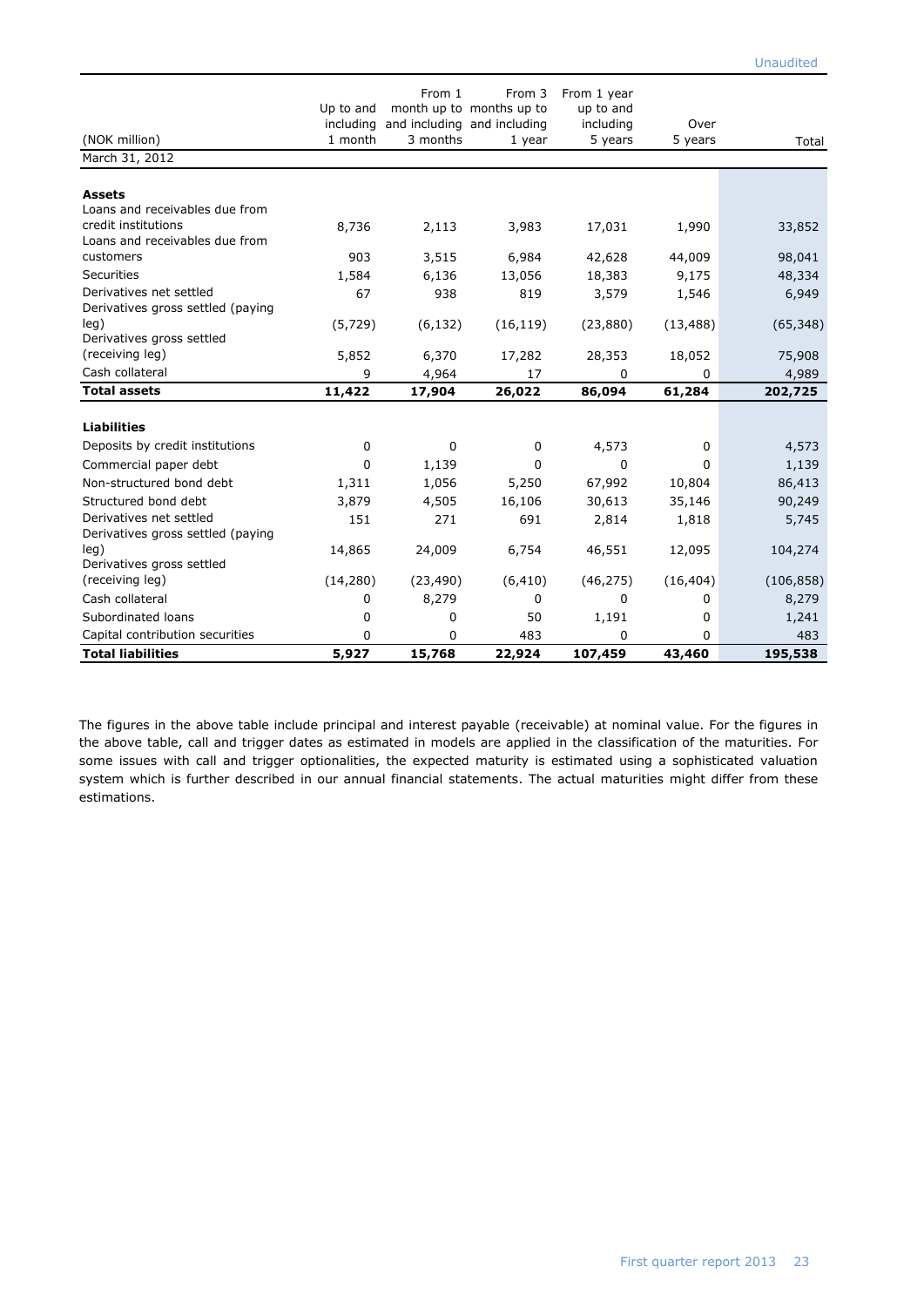## 17. Financial instruments subject to net settlements

All derivative contracts are governed by master agreements developed by the International Swaps and Derivatives Association (ISDA). These agreements assure, for example, that netting is legally enforceable. Some of these agreements also contain provisions that require the posting of collateral in order to reduce counterparty exposure. These provisions include Credit Support Annexes (CSAs) that define collateral type and amounts to be transferred or received. This effectively ensures that if derivative exposures exceed pre-agreed limits, the counterparty with the positive exposure (which is now 'too high') can require the counterparty to transfer collateral to a dedicated neutral account. The transferred collateral will be netted in a situation of default. Thus the CSA agreement effectively ensures that the counterparty credit exposure is capped at the agreed upon limit.

The following table presents the financial instruments subject to net settlements:

| (NOK million)           | 31.03.2013 |                              |                             |                           |            |            |  |
|-------------------------|------------|------------------------------|-----------------------------|---------------------------|------------|------------|--|
|                         |            |                              |                             | Amounts not presented net |            |            |  |
|                         | Financial  | Financial<br>instruments     | Financial<br>instruments on | Financial                 | Financial  |            |  |
|                         |            | instruments that are set off | balance sheet               | instruments               | collateral | Net amount |  |
| Derivatives assets      | 11,357     |                              | 11,357                      | (3,047)                   | (5,836)    | 2,474      |  |
| Derivatives liabilities | (6, 873)   |                              | (6, 873)                    | 2,134                     | 1,424      | (3,315)    |  |
| Repo facility           | (4,577)    |                              | (4,577)                     | -                         | 4,577      |            |  |
| Total                   | (92)       | ۰.                           | (92                         | (913)                     | 165        | (840)      |  |

| (NOK million)           | 31.12.2012 |                              |                |                           |            |            |  |
|-------------------------|------------|------------------------------|----------------|---------------------------|------------|------------|--|
|                         |            |                              |                | Amounts not presented net |            |            |  |
|                         |            | Financial                    | Financial      |                           |            |            |  |
|                         | Financial  | instruments                  | instruments on | Financial                 | Financial  |            |  |
|                         |            | instruments that are set off | balance sheet  | instruments               | collateral | Net amount |  |
| Derivatives assets      | 10,884     |                              | 10,884         | (2,845)                   | (5,830)    | 2,209      |  |
| Derivatives liabilities | (9, 343)   |                              | (9, 343)       | 1,648                     | 4,829      | (2,866)    |  |
| Repo facility           | (4,476)    |                              | (4,476)        | $\overline{\phantom{a}}$  | 4,476      |            |  |
| Total                   | (2,935)    | ۰                            | (2,935)        | (1,197)                   | 3,475      | (657)      |  |

| (NOK million)           | 31.03.2012 |                                                          |                                              |                           |                         |            |  |
|-------------------------|------------|----------------------------------------------------------|----------------------------------------------|---------------------------|-------------------------|------------|--|
|                         |            |                                                          |                                              | Amounts not presented net |                         |            |  |
|                         | Financial  | Financial<br>instruments<br>instruments that are set off | Financial<br>instruments on<br>balance sheet | Financial<br>instruments  | Financial<br>collateral | Net amount |  |
|                         |            |                                                          |                                              |                           |                         |            |  |
| Derivatives assets      | 14,502     |                                                          | 14,502                                       | (4,440)                   | (6,748)                 | 3,314      |  |
| Derivatives liabilities | (10,972)   |                                                          | (10, 972)                                    | 1,645                     | 4,506                   | (4,821)    |  |
| Repo facility           | (4,572)    |                                                          | (4,572)                                      |                           | 4,572                   |            |  |
| Total                   | (1,042)    | -                                                        | (1,042)                                      | (2,795)                   | 2,330                   | (1,507)    |  |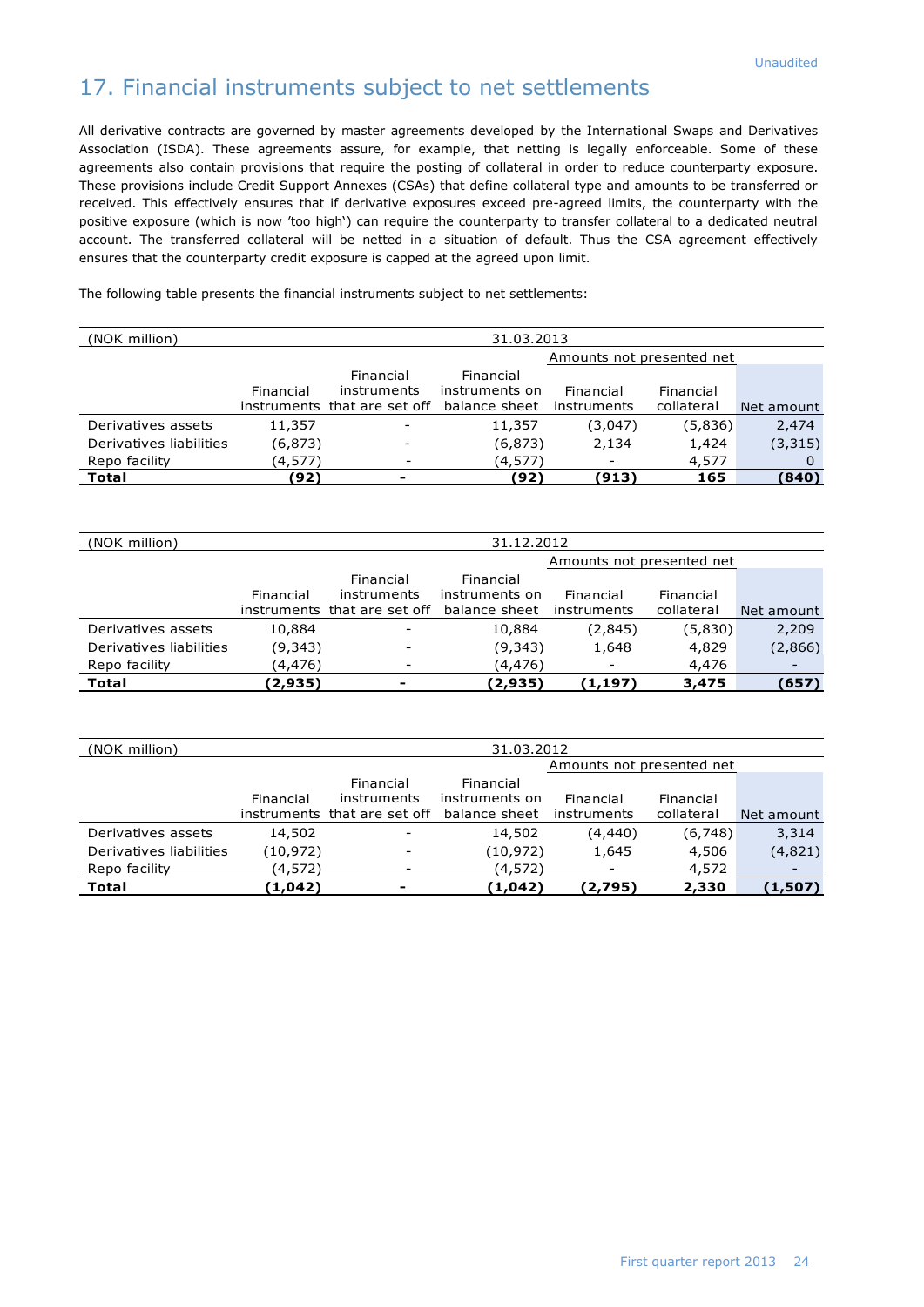## 18. Fair value of financial instruments

#### **Methodology**

The fair values of financial instruments are determined either with reference to a price quoted in an active market for that instrument, or by using a valuation technique.

Prices quoted in active markets are prices readily and regularly available from exchanges, brokers (executable broker quotes), market makers and pricing vendors(actual trades), and those prices represent actual and regularly occurring market transactions on an arm's length basis.

An active market is one in which transactions, for the financial asset or financial liability being valued, occur with sufficient frequency and volume to provide pricing information on an ongoing basis. A market is considered to be non-active when there are few transactions, the prices are not current, price quotations vary substantially either over time or among market makers, or little information is released publicly for the financial asset or financial liability. Pricing transparency is affected by a number of different factors, such as type of financial instrument, whether the instrument is new to the market, characteristics specific to the transaction, and general market conditions.

The degree of judgment used in the measurement of fair value of financial instruments is generally higher with a lower level of pricing transparency, and vice versa. Financial instruments with quoted prices in active markets generally have higher transparency of prices, and less judgment is needed when determining fair value. Conversely, instruments traded in non-active markets, or that do not have quoted prices, have lower transparency of prices, and fair values are estimated through valuation models or other pricing techniques that require a higher degree of judgment.

The methodologies used for estimating the fair values using valuation models calculate the expected cash flows under the terms of each specific contract, and then discount these back to present values using appropriate discount curves. The expected cash flows for each contract are either determined directly by reference to actual cash flows implicit in observable market prices, or through modeling cash flows by using appropriate financial market pricing models. The valuation techniques make maximum use of market inputs, and rely as little as possible on entityspecific inputs. These techniques use observable market prices and rates as inputs, including interest rate yield curves for substantially the full term of the asset or liability, equity and commodity prices, option volatilities and currency rates. In certain cases, the valuation techniques incorporate unobservable inputs. See description of fair value measurement of each class of financial instruments below for extent of unobservable inputs used. The fair value measurement generally incorporates appropriate credit spreads obtained from the market.

For financial instruments a significant share of prices are obtained from the market. Although the prices generally are not binding or directly tradable, they are observable in the market. As such, the company primarily has financial instruments for which prices are quoted in active markets, or financial instruments for which credit spreads or other model inputs are observable in the market, and the models used to price them are transparent. Most of the portfolios consist of financial instruments for which the fair value is calculated using valuation models or index proxies judged to be sufficiently close to the securities proxied. The company has developed an understanding of the information used by third party pricing sources to describe the estimated prices or model inputs. The information obtained from third party pricing sources was evaluated and relied upon based on the degree of market transactions supporting the price indications and the firmness of the price indications. In these instances, management's judgment was that this third party information was a reasonable indication of the financial instrument's fair value.

In general, the company goes through the following process to establish fair value for each financial instrument:

- First, the company seeks to identify current quoted prices in an active market for the financial instrument.
- If there are no current quoted prices, the company seeks to identify recent transactions for the same instrument. If there are no recently quoted prices for the same instrument, the company seeks to identify current or recently quoted prices or transactions for another instrument that is substantially the same.
- If there are no quoted prices for essentially equal instruments, the company seeks to identify appropriate market-quoted rates (e.g. yield curves, volatilities and currency rates) to be used as inputs into a valuation technique.
- In certain instances, it is necessary for the company to use unobservable inputs into the valuation technique. These inputs are to the fullest extent possible based on other observable prices or rates identified during the above mentioned steps.

See below for a discussion on how fair value is established for each class of financial assets and liabilities: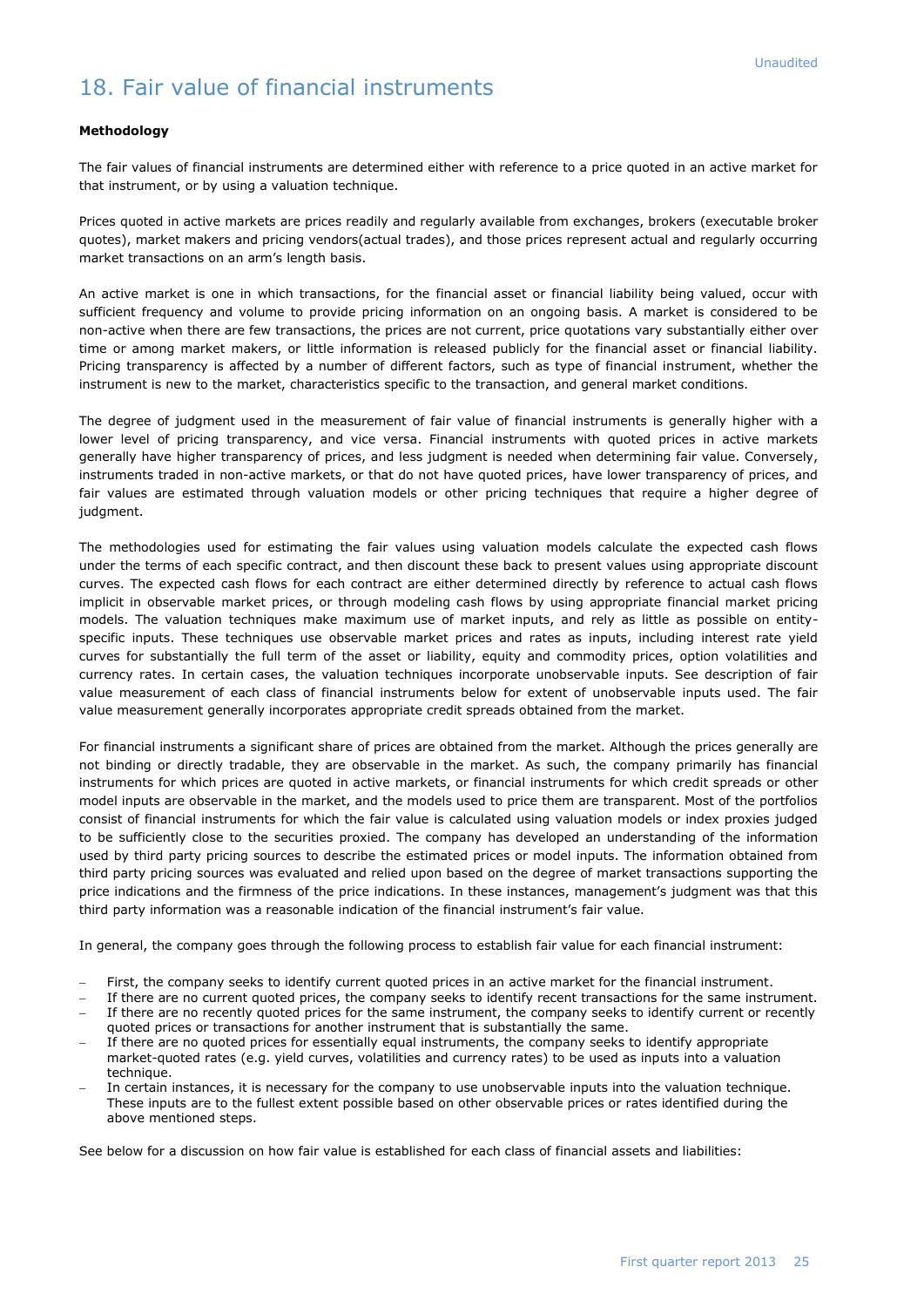#### Loans due from credit institutions or customers:

The fair values of loans due from credit institutions or customers are determined using a discounted cash flow model, incorporating appropriate market yield curves and credit spreads. These debt instruments are not actively traded and consequently, these instruments do not have observable market prices subsequent to loan origination.

For guaranteed loans, interest rate curves are obtained from market sources, and credit spreads are based on initial spreads at the time of loan origination. The initial spread is usually not adjusted because these loans are fully guaranteed by a bank or the Norwegian Guarantee Institute for Export Credits (GIEK). Most of Eksportfinans' nongovernment guarantors are currently well rated (A- or above) Norwegian banks and international banks with solid financial position. There are three guarantors below A- rating. An increase in the credit risk of the debtor will, as a result of the guarantee, in most cases not lead to more than an insignificant increase of the combined credit risk. This is reflected in market rates so for example a loan made to a debtor guaranteed by a specific bank has a considerably lower spread than a direct loan made to the same bank. Eksportfinans therefore believes it would be reasonable to assume, in the absence of evidence to the contrary, that no changes have taken place in the spread that existed at the date the loan was made. The company does make reasonable efforts to determine whether there is evidence that there has been such a change in spread. Credit ratings of all guarantors are monitored on an ongoing basis. Spreads are adjusted upon significant changes in rating for the guarantor since origination date, as the company considers this as evidence of widening of spreads. Further, the company analyses the development of initial margins over time. This data shows that initial margins obtained for new guaranteed loans have not been functions of time, not even during the financially turbulent times in 2007-2009. Credit spreads for guaranteed loans given by the company, have consequently not increased with the significant general credit spread increase during the period. The spreads applied to fair value measurement of export loans are unobservable in the market. At March 31, 2013 a spread widening of 1 basis point of the guaranteed loan portfolio will reduce its market value by approximately NOK 8 million (NOK 10 million as of year-end 2012) so a spread widening equal to the largest ones observed during a month so far will give unrealized losses of NOK 32 million. The spreads applied for fair value measurement of guaranteed export loans are in the range from 0 basis points to 245 basis points as of March 31, 2013. As of March 31, 2013 the guaranteed portfolio constitutes 68 percent of the lending portfolio (68 percent as of year-end 2012).

For direct loans to Norwegian savings banks, interest rate curves and credit spreads are based on observable market data. The credit spread curves obtained from the market are from widely published reports from market participants on indicative spreads for identical or similar loans. The spreads are published in the market shortly after month end, but do not represent offers, or solicitations of offers, to purchase or sell financial instruments. To ensure that the information can be used for fair value measurement purposes, Eksportfinans performs an assessment of the evaluations, calculations, opinions and recommendations of the publications. The spreads come partly from trading screens quoting actual trades, and partly from matrix pricing and interpolations including judgments by the distributors. Eksportfinans has assessed their interpolation methodologies, matrix pricing algorithms and models to be adequate and of sufficient quality. As of March 31, 2013 a credit spread widening in the direct loan portfolio of one basis point would induce an unrealized loss to the company of NOK 3 million (NOK 4 million as per year-end 2012). Direct loans to banks account for 13 percent of the lending portfolio (14 percent as of end of 2012).

For the remaining municipal portfolio after the sale of former municipality lender company Kommunekreditt, interest rate curves and credit spreads are based on observable market data. The credit spreads used in the model are supported by quotes obtained from three different price providers. For loans guaranteed by municipalities, the same methodology is used as for guaranteed export lending. As of March 31, 2013 a credit spread widening of one basis point in the municipal lending portfolio would induce an unrealized loss to the company of NOK 2 million (NOK 2 million as of end of 2012). Municipal related loans are 8 percent of the lending portfolio as of March 31, 2013 (7 percent as of year-end 2012). For the combined total lending portfolio over the past two years credit spreads have changed less than 5 basis points per month in 95 percent of the time. A spread widening of 5 basis points would give an estimated loss of NOK 70 million. As of the end of 2012 a 95 percent confidence interval was 6 basis points representing NOK 90 million. The guarantees received are embedded in the loan agreements, and not separately transferable.

Eksportfinans has entered into agreements with its Norwegian shareholder banks or unaffiliated banks active in financing Norwegian exports to purchase specific loans. The purchases of these loans are based on normal commercial terms, and the loans acquired are of the type extended by Eksportfinans in the normal course of its business. The Company places an initial deposit with the selling bank, which is used as consideration for the purchase of the relevant loans. Each loan purchased is supported by a guarantee provided by the selling bank. In consideration for the guarantee, the Company pays the selling bank a fee spread over the life of the loan by way of a swap transaction, under which the difference between the interest received on the loan and the interest receivable from the selling bank with respect to the deposit amount is paid to the selling bank. The net effect of these transactions is that Eksportfinans receives a specified, individually negotiated return comparable to that received on its other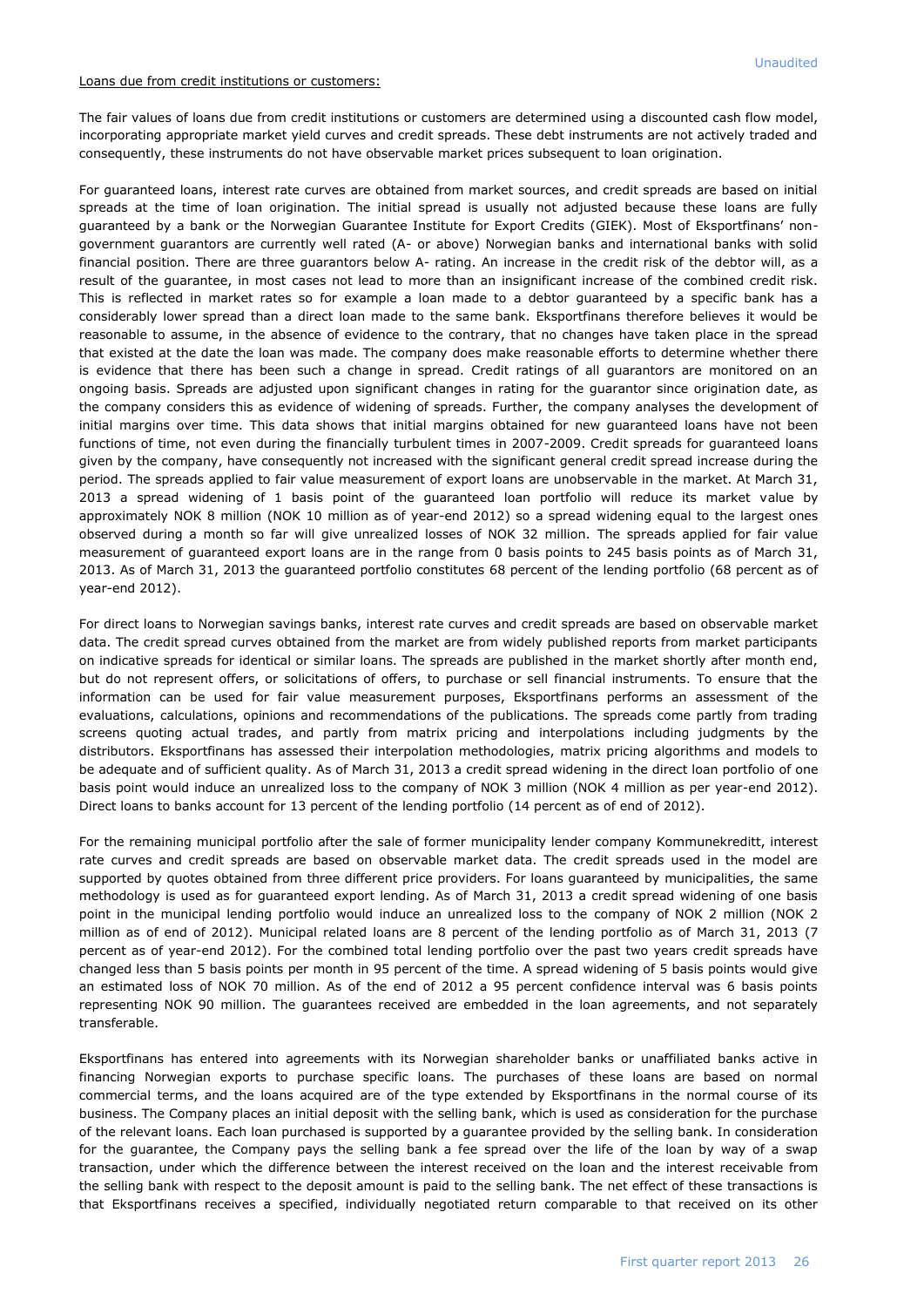commercial loans. As of March 31, 2013 these loans constitutes 11 percent of the lending portfolio (11 percent as of year-end 2012).

All credit spread adjustments of initial spreads are individually assessed for reasonableness relative to appropriate credit spread development over time, spreads for similar guarantors, and spreads on new similar loans or guarantees.

#### Securities:

Fair value of Eksportfinans' portfolio of securities is partially established using valuation techniques and partially using prices quoted in active markets. Eksportfinans aims to maximize the use of observable inputs, and minimize the use of unobservable inputs, when estimating fair value. The valuation techniques used by Eksportfinans are index based models using publicly available market data as inputs, such as index levels, stock prices and bond credit spreads. Whenever available, the company obtains quoted prices in active markets for fixed maturity securities at the balance sheet date. Market price data is generally obtained from exchange or dealer markets.

The quotes may come from securities with similar attributes, from a matrix pricing methodology, or from internal valuation models utilizing different methodologies. These methodologies consider such factors as the issuer's industry, the security's rating and tenor, its coupon rate and type, its position in the capital structure of the issuer, yield curves, credit curves, prepayment rates and other relevant factors. Eksportfinans retrieved prices and credit spread quotes from ten different market makers and pricing vendors. Among the ten different quote providers, the major price provider (Bloomberg) covered 70 percent (67 percent as of March 31. 2012). Eksportfinans has established various controls to ensure the reasonableness of received quotes such as reconciling with other securities of similar currency, maturity, country or issuer and reconciling with actual trade data from Bloomberg. The company also investigates large variations amongst different price providers. For all quoted prices the median quote was used.

For the remaining, two securities had such short time to maturity that par value was used. Par value was also used on eight government related securities (all with expected maturity in 2013). Two instruments are priced by comparing them to similar instruments (same counterparty and time to maturity). Eksportfinans holds two securities originally in the PHA portfolio issued by the defaulted Washington Mutual (now non-existent). These securities were priced using recovery rates from one source, but calibrated with other quotes.

#### Financial derivatives:

Currency and interest rate swaps are valued using a valuation model technique incorporating appropriate credit spreads obtained from the market, as well as other observable market inputs, such as interest rate levels and market volatilities. Structured swaps mirroring the embedded derivatives in structured debt issues are modeled as described for structured bond debt. All swaps are governed by ISDA agreements with cash collateral annexes, and movement of cash collateral will offset credit spread changes. Non-performance risk is included in the fair value of the financial derivative portfolio assets and liabilities. Both Eksportfinans and the counterparty's credit risk at the time of trade of a swap will be reflected in the initial terms and conditions. The company only enters into derivatives with highly rated counterparties. The Credit Support Annexes (CSAs) enables calls for collateral for both parties based on rating dependent parameters such as threshold and minimum independent amounts. The company's valuation of swaps uses mid levels of interest rate curve bid-ask spreads.

#### Structured bond debt:

Structured bond debt consists of bond issues where the coupon rate, currency, maturity date and notional amount may vary with market conditions. For instance, the maturity will vary as a significant part of the structured bond debt has call and trigger features depending on the passage of time and/or market levels.

Eksportfinans' structured issues currently consist of eight main structure types:

- The coupon is paid in a different currency than the currency for which the coupon is calculated and the bond might have Bermudan options embedded. Bonds with this coupon type are priced using a Hull-White one-factor model if there is only one currency and an N-currency model coupled with a Black and Scholes model in cases of several currencies.
- The coupon is based on the minimum of two FX's (JPY/USD and AUD/JPY for a majority of our issues). We use Black and Scholes to model the foreign exchange rates and a Hull-White one factor model to treat the interest rate curves.
- Fixed rate securities with Bermudan options. These are modeled using Black and Scholes framework.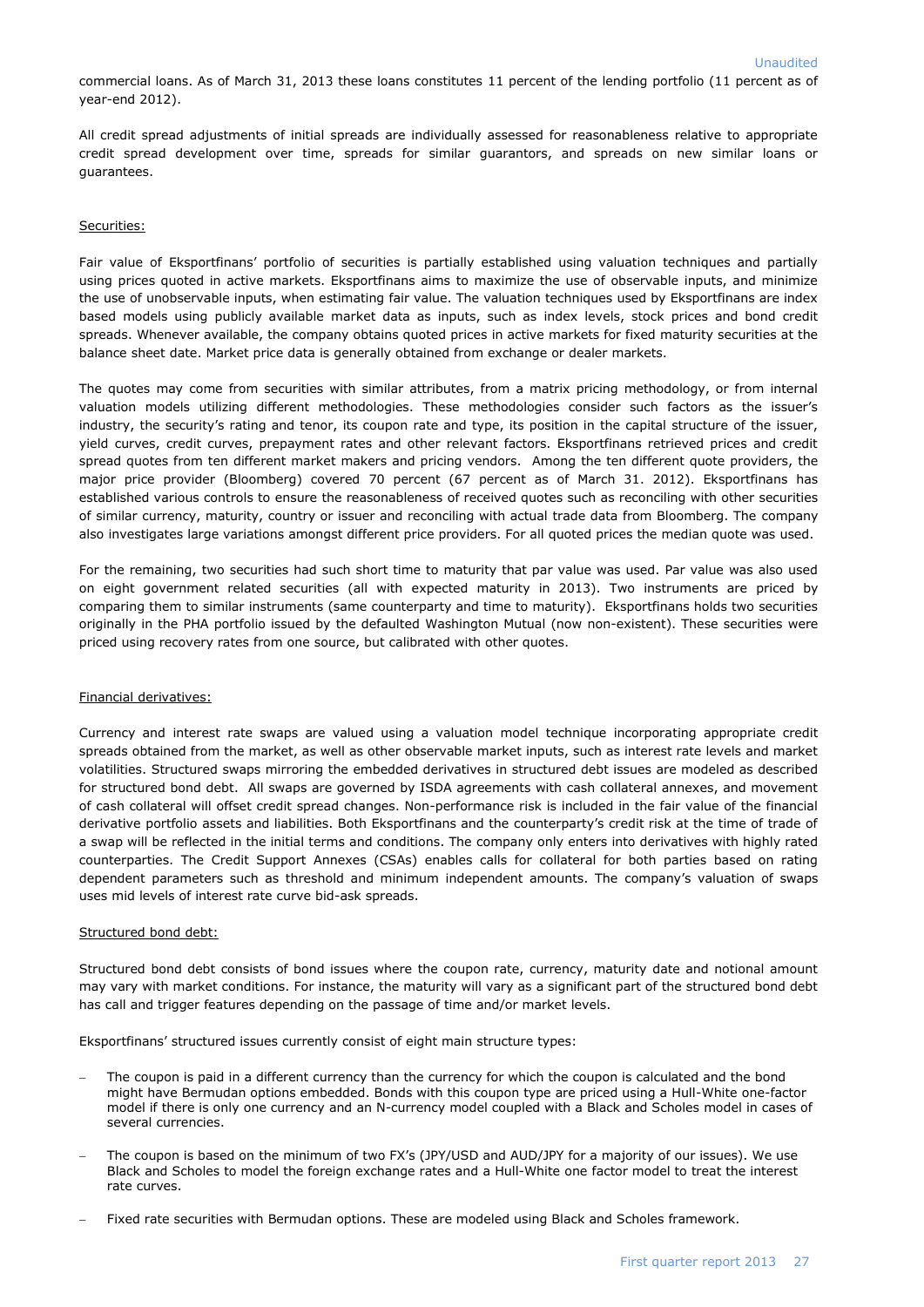- The coupon has digital attributes. For example if the FX rate is above a given strike level, the coupon paid will be high, if the FX is below the strike, the coupon paid will be low. These coupon structures are modeled by an Ncurrency model.
- The coupon is inversely linked to the London Interbank Offer Rate (LIBOR). The coupon structure is normally of the type "FixedRate-multiplier x Libor". Here we use a Hull-White model for the interest rate and if the issue contains more than one currency, we use the N-factor model.
- The coupon depends on the difference between two interest rates, for example '2 year swap minus 10 year swap'. This difference is multiplied with a factor, and both one and two currencies can be involved. For onecurrency issues a Hull-White model is used for the two interest rates. For two-currency issues a Black and Scholes model put together with an N-currency model is used.
- The coupon is based on the performance of single equities, equity baskets or indexes. These issues are priced based on a Black and Scholes model if the underlying is in the same currency as the notional. The implied volatility derived from suitable traded options is used as volatility input and expected future dividends are based on market expectations. If the underlying is in a different currency than the notional we use a quanto-model to factor in the currency effect.
- The coupon is paid only if the issuer calls the issue. For such structures (like callable zeros) the call option is normally Bermudan and contains only one currency. Eksportfinans price it using a Hull-White one-factor model.

Structured bond debt (and their corresponding swaps, see section on financial derivatives above) are mostly valued using the company's valuation system based on different, well known valuation models, such as Black and Scholes and Hull-White, as appropriate for the different types of structures. All models use observable market data. Market data such as volatilities, correlations, and spreads for constant maturity swaps are imported (unadjusted) directly from widely used data systems like Reuters and Bloomberg. All models are calibrated to produce the transaction price at day one and consequently there are no day one profits calculated using Eksportfinans' methodology. Which model and which structure setup are determined by the redemption structure, the number of FX, equities or indexes constituting the underlying and whether the coupon is accumulated or not as time passes.

The market data used is observable market input. This input is used to project both cash flows and maturity dates of the structured debt. This is to a large degree done by Monte Carlo simulations.

The fair values established using the valuation models above are further supported by two sources of information. The values are assessed for reasonableness against values for the same instruments received from the counterparty in the transaction. Eksportfinans buys back structured debt from time to time, and the fair values established are assessed for reasonableness against buy back transaction prices for similar debt.

Changes in credit spread are considered in the valuation of structured bond debt. There is a very limited market for trading in Eksportfinans' structured debt. Since the multi-notch downgrade of Eksportfinans in November 2011 the company does not anticipate issuing new debt. Prior to the downgrade the most current issue spread for corresponding issues was used to value the structured bonds. After the downgrade there are no new issues of structured debt and instead the company uses spreads on unstructured debt for the outstanding structured issues. The basis point sensitivity of the structured bond portfolio is NOK 26 million so increasing the spreads applied in fair value measurement by 10 basis points, would decrease the value of structured bond debt by approximately NOK 260 million as of March 31, 2013 (NOK 310 as of December 31, 2012 and NOK 410 million as of March 31, 2012). The spreads applied for fair value measurement of structured bonds are in the range from 192 basis points to 364 basis points as of March 31, 2013.

#### Other bond debt:

Fair value of other bond debt is established using a valuation model technique based on discounted cash flows, incorporating appropriate interest rate curves and credit spreads obtained from the market. The credit spreads are derived from current spreads on Eksportfinans' USD benchmarks quoted by Bloomberg. Only spreads supported by actual trades close to year-end are used. Quoted spreads are also used for benchmark issues that are not quoted on Bloomberg. From the spread quotes obtained, a yield curve is derived by using an interpolation methodology. These are similar instruments, and the quoted prices cover the range of maturities in the benchmark debt portfolio.

In order to assess the reasonableness of the quotes used, spreads are also benchmarked against broker quotes obtained from four different dealers in Eksportfinans' benchmark program.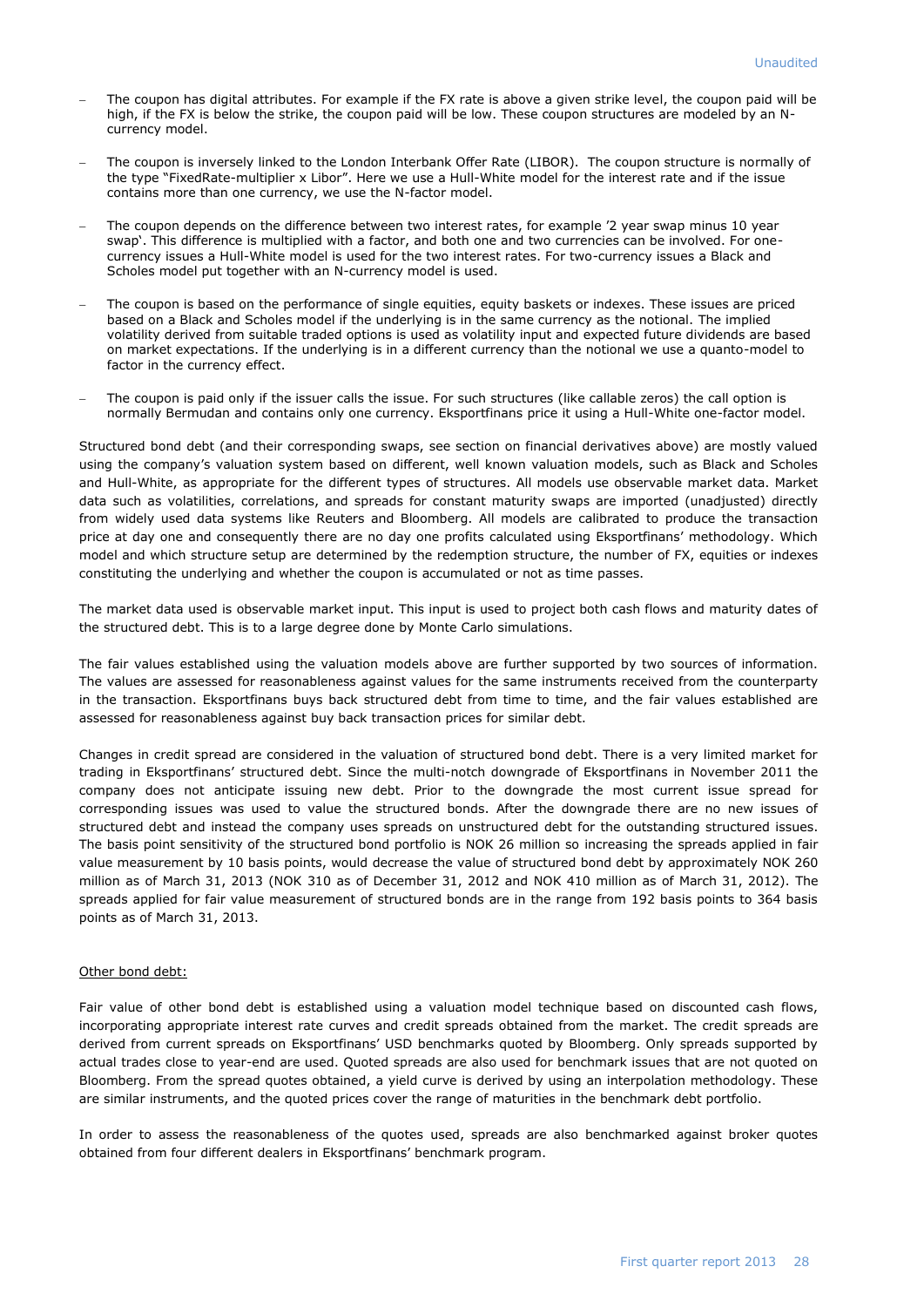#### Subordinated debt and capital contribution securities:

Fair value of subordinated bond debt and capital contribution securities are established using a valuation model technique based on discounted cash flows, incorporating appropriate interest rate curves and credit spreads obtained from market participants. The credit spreads are obtained from the arranger banks for the capital contribution securities. For the subordinated debt we use the same credit spreads as quoted for our traded unstructured debt of same maturity and currency. Quotes come either as credit spreads relative to USD swap rates or the Gilt curve, or as a quoted fair value price. For quotes received in the form of credit spreads, appropriate net present value calculations derive the fair value of the security, using the quoted credit spread relative to the corresponding curve. The company considers the spread and price quotes obtained as unobservable input to the valuation. Increasing the spreads applied in fair value measurement by 10 basis points, would decrease the value of subordinated debt by approx NOK 2.2 million. . The spread applied for fair value measurement of the subordinated debt is 310 basis points as of March 31, 2013, resulting in a price of 103,96. Eksportfinans has no outstanding balance of capital contribution securities.

#### **Fair value hierarchy**

IFRS 13 specifies a hierarchy of fair value measurements based on whether the inputs used to measure the fair values are observable or unobservable. Observable inputs reflect market data obtained from independent sources that is visible to other parties in the market; unobservable inputs reflect the company's market assumptions, specific methodologies and model choices. These two types of input have created a hierarchy that gives the highest priority to unadjusted quoted prices in active markets for identical assets or liabilities (level 1 measurements) and the lowest priority to unobservable inputs (level 3 measurements). The three levels of the fair value hierarchy are described below:

#### Level 1:

Fair value measurements using unadjusted quoted prices in active markets that are accessible at the measurement date for identical, unrestricted assets or liabilities.

#### Level 2:

Fair value measurements using inputs other than quoted prices included within level 1 that are observable for the asset or liability, either directly (i.e. as prices) or indirectly (i.e. derived from prices) are classified as level 2.

Level 3:

Securities with inputs that are both significant to fair value and unobservable.

This hierarchy requires the use of observable market data when available. The company considers relevant and observable market prices in its valuations where possible.

The assessments of which level each transaction falls into is a dynamic process.

Loans and receivables that do not trade frequently or in sufficient volumes to be classified in level 1 but where nothing but observable market data (such as interest rate levels and published spread indices) and well known discounting methods are used are classified as level 2. Loans and receivables where credit spreads at a reporting date is a function of initial over the counter negotiated spreads and subjective adjustments to input such as rating changes are classified as level 3. Short term deposits are classified as level 1.

Securities consist of bonds in our liquidity portfolios which are classified as level 2 as they are valued using index mappings or adjusted market prices such as the median of several quotes not necessarily public obtainable.

Financial derivatives are either normal interest rate- or currency swaps classified in level 2 as standard discounting of observable inputs is used in the valuation, or structured swaps classified as level 3 where unobservable inputs such as correlations and volatilities are used in model valuations.

The below tables set forth Eksportfinans trading assets and liabilities and other financial assets and liabilities accounted for at fair value under the fair value option. Assets and liabilities are classified in their entirety based on the lowest level of input that is significant to the fair value measurement. Other assets are collateral paid to swap counterparties and are classified as level 2.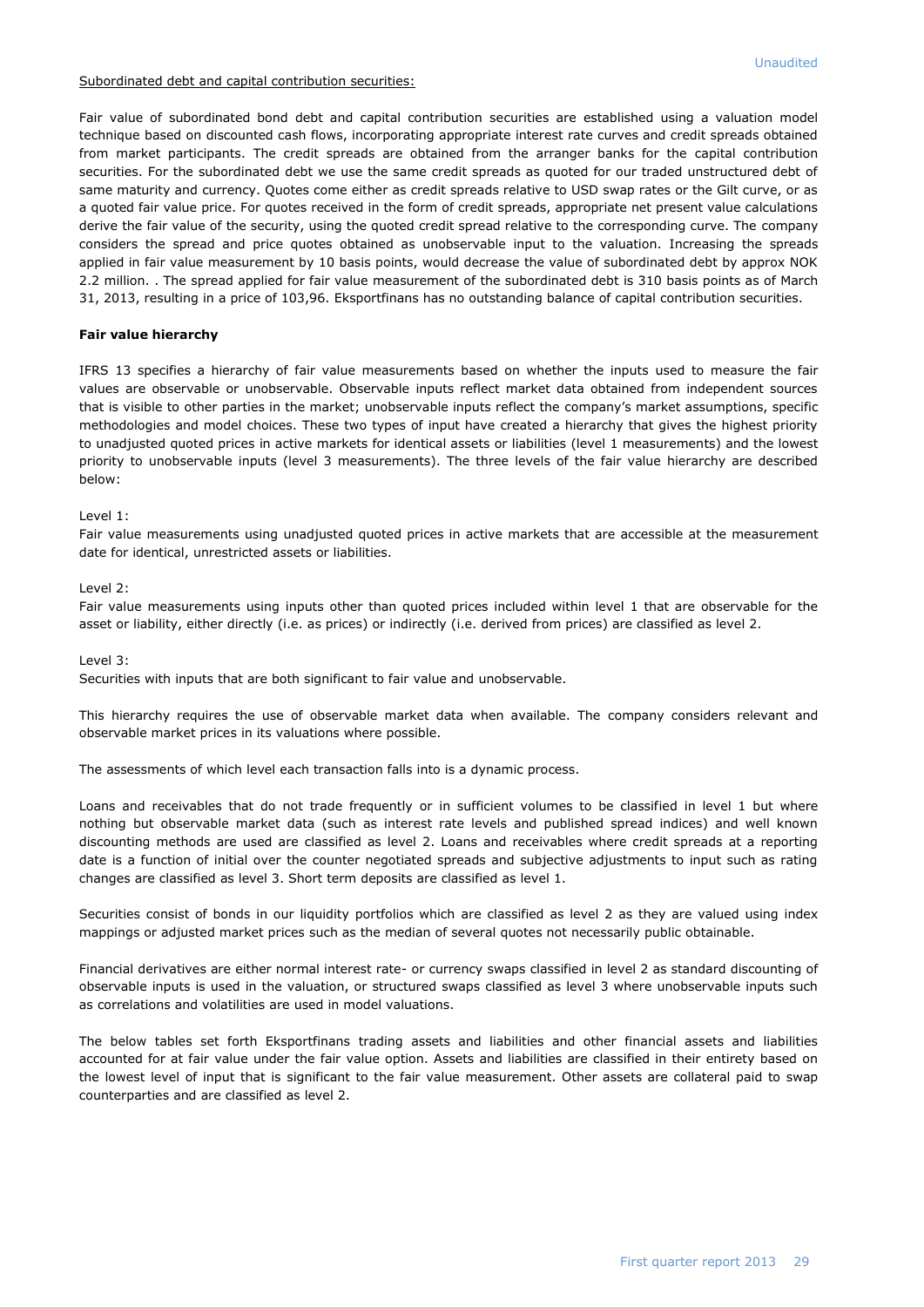**Financial assets measured at fair value through profit or loss:**

| March 31, 2013                        |           |            |            |             |
|---------------------------------------|-----------|------------|------------|-------------|
| (NOK thousands)                       | Level 1   | Level 2    | Level 3    | Total       |
| Loans due from credit institutions    | 2,219,751 | 25,621,472 | 487.466    | 28,328,689  |
| Loans due from customers              | 0         | 3.651.502  | 35.740.111 | 39,391,613  |
| <b>Securities</b>                     | 0         | 37,669,411 |            | 37.669.411  |
| Financial derivatives                 | 0         | 7.581.213  | 3,775,683  | 11,356,896  |
| Other assets                          | 0         | 1.874.855  |            | 1,874,855   |
| Total fair value as at March 31, 2013 | 2,219,751 | 76,398,453 | 40,003,260 | 118,621,464 |

| March 31, 2012                        |           |            |            |              |
|---------------------------------------|-----------|------------|------------|--------------|
| (NOK thousands)                       | Level 1   | Level 2    | Level 3    | <b>Total</b> |
| Loans due from credit institutions    | 1,654,825 | 30,731,350 | 1.265.576  | 33,651,751   |
| Loans due from customers              | 0         | 4.592.297  | 52,056,618 | 56,648,915   |
| <b>Securities</b>                     | 0         | 44.354.694 |            | 44,354,694   |
| Financial derivatives                 | 0         | 8.895.076  | 5,607,190  | 14.502.266   |
| Other assets                          | 0         | 4.964.380  |            | 4,964,380    |
| Total fair value as at March 31, 2012 | 1,654,825 | 93,537,797 | 58.929.384 | 154,122,006  |

As for financial liabilities at year-end deposits and commercial paper are valued using public market data and standard discounted cash flow techniques and hence classified as level 2. Unstructured bond debt such as benchmark issues are valued through a combination of discounting cash flows and using quoted credit spreads for similar securities and thus classified as level 2. Structured bond debt use unobservable inputs and model valuation and is classified as level 3. Financial derivatives on the liability side are both level 2 and 3, see discussion above for financial derivative assets. Other liabilities are specified in note 12 and are valued using discounting techniques and observable market data. Subordinated debt and capital contribution services are valued using discounted cashflow methods but with credit spread adjustments obtained from arranger banks only. These are indicative spreads and not publicly available hence the valuation technique uses unobservable inputs.

#### **Financial liabilities measured at fair value through profit or loss:**

| March 31, 2013                        |         |            |            |            |
|---------------------------------------|---------|------------|------------|------------|
| (NOK thousands)                       | Level 1 | Level 2    | Level 3    | Total      |
| Deposits by credit institutions       |         |            | Ω          | 0          |
| Commercial paper debt                 |         |            | Ο          | 0          |
| Unstructured bond debt                | O       | 42,255,951 | ο          | 42,255,951 |
| Structured bond debt                  |         |            | 36,210,943 | 36,210,943 |
| Financial derivatives                 | 0       | 2,813,219  | 4,059,380  | 6,872,599  |
| Other liabilities                     |         | 7,888,265  | Ω          | 7,888,265  |
| Subordinated debt                     |         |            | 960.776    | 960.776    |
| Capital contribution securities       |         |            | О          | $\Omega$   |
| Total fair value as at March 31, 2013 |         | 52,957,435 | 41,231,099 | 94,188,534 |

| March 31, 2012                        |         |                   |            |             |
|---------------------------------------|---------|-------------------|------------|-------------|
| (NOK thousands)                       | Level 1 | Level 2           | Level 3    | Total       |
| Deposits by credit institutions       | 0       | $\mathbf{\Omega}$ | O          | 0           |
| Commercial paper debt                 | 0       | 1,138,285         | 0          | 1,138,285   |
| Unstructured bond debt                | 0       | 40,407,915        | 0          | 40.407.915  |
| Structured bond debt                  | 0       | 0                 | 54,395,728 | 54,395,728  |
| Financial derivatives                 | 0       | 4.049.114         | 6,922,963  | 10,972,077  |
| Other liabilities                     | 709,553 | 8,423,734         | Ο          | 9,133,287   |
| Subordinated debt                     | Ο       |                   | 984,716    | 984,716     |
| Capital contribution securities       | 0       |                   | 341.947    | 341,948     |
| Total fair value as at March 31, 2012 | 709,553 | 54,019,049        | 62,645,354 | 117,373,956 |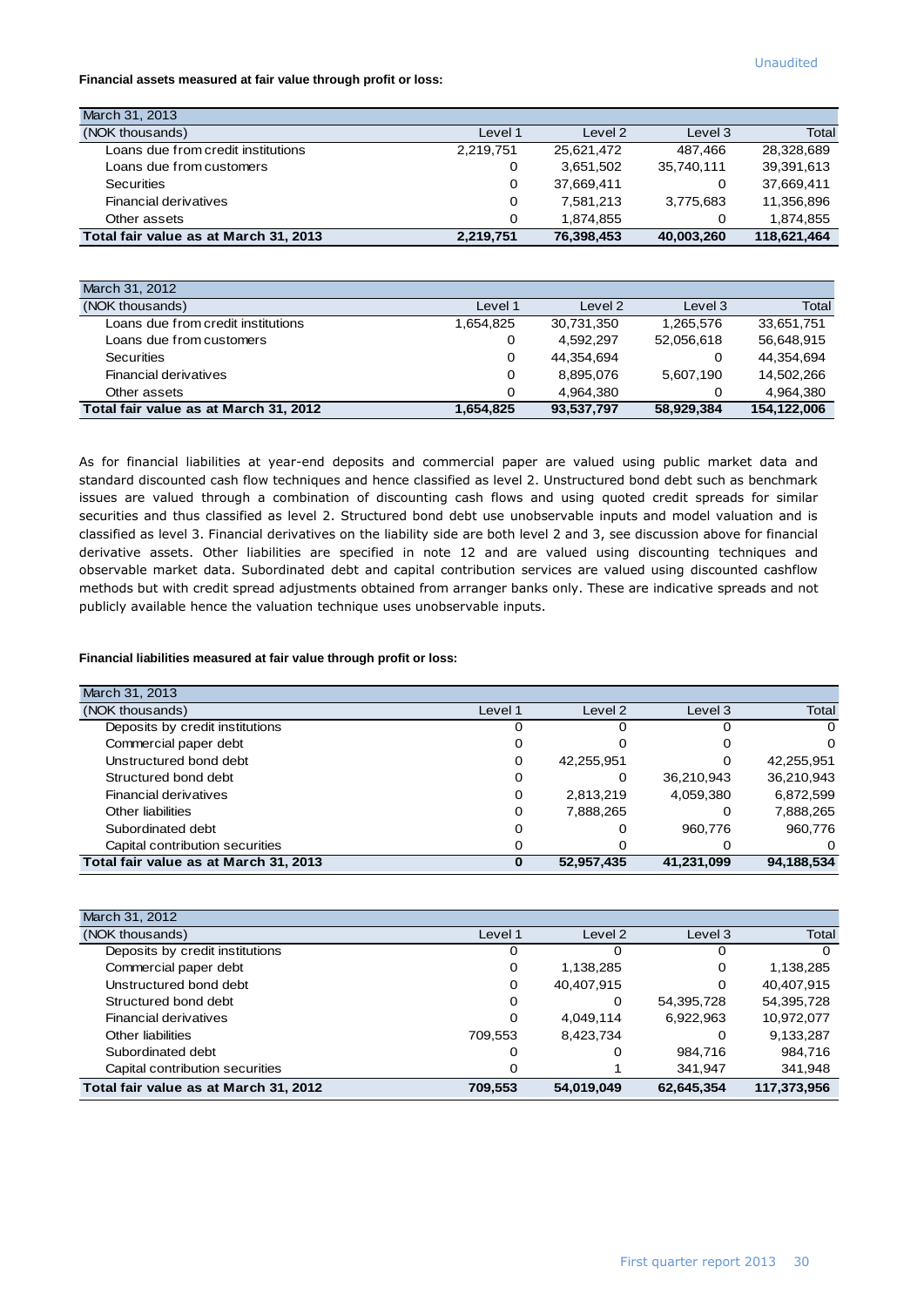The movements of level 3 assets and liabilities are shown as follows:

#### **Financial assets measured at fair value through profit or loss based on level 3 inputs:**

|                                         | Loans and<br>receivables due<br>from credit | Loans and<br>receivables due | Financial   |             |
|-----------------------------------------|---------------------------------------------|------------------------------|-------------|-------------|
| (NOK thousands)                         | institutions                                | from customers               | derivatives | Total       |
| Opening balance January 1, 2013         | 525,542                                     | 39,372,552                   | 4,541,863   | 44,439,957  |
| Total gains or losses <sup>"</sup>      | 14,542                                      | 873.396                      | (59, 916)   | 828,023     |
| <b>S</b> sues                           | 0                                           |                              | O           | 0           |
| <b>Settlements</b>                      | (52, 618)                                   | (4,505,837)                  | (706,264)   | (5,264,720) |
| Transfers into level 3                  | O                                           |                              | O           | $\Omega$    |
| Transfers out of level 3                | Ο                                           |                              | 0           | 0           |
| Closing balance March 31, 2013          | 487,466                                     | 35,740,111                   | 3,775,683   | 40,003,260  |
| Total gains or losses <sup>*</sup> for  |                                             |                              |             |             |
| the period in profit or loss for assets |                                             |                              |             |             |
| held at the end of the reporting period | 389                                         | 1.679                        | 661.661     | 663.729     |

|                                         | Loans and       |                 |             |             |
|-----------------------------------------|-----------------|-----------------|-------------|-------------|
|                                         | receivables due | Loans and       |             |             |
|                                         | from credit     | receivables due | Financial   |             |
| (NOK thousands)                         | institutions    | from customers  | derivatives | Total       |
| Opening balance January 1, 2012         | 1,335,105       | 56,420,879      | 6,258,210   | 64,014,194  |
| Total gains or losses <sup>"</sup>      | (44, 472)       | (868, 970)      | (306, 115)  | (1,219,556) |
| <b>S</b> sues                           | 23,770          | 607.716         | 0           | 631,486     |
| <b>Settlements</b>                      | (48, 827)       | (4, 103, 007)   | (344, 905)  | (4,496,740) |
| Transfers into level 3                  | 0               | O               | Ω           | 0           |
| Transfers out of level 3                | 0               |                 | 0           | 0           |
| Closing balance March 31, 2012          | 1,265,576       | 52,056,618      | 5,607,190   | 58,929,384  |
| Total gains or losses <sup>"</sup> for  |                 |                 |             |             |
| the period in profit or loss for assets |                 |                 |             |             |
| held at the end of the reporting period | (59.471)        | 89.691          | (942.035)   | (911,815)   |

\*) Presented under the line item 'Net gains/(losses) on financial instruments at fair value' in the statement of comprehensive income.

#### **Financial liabilities measured at fair value through profit or loss based on level 3 inputs:**

|                                                          |                |             |              | Capital      |                |
|----------------------------------------------------------|----------------|-------------|--------------|--------------|----------------|
|                                                          |                | Financial   | Subordinated | contribution |                |
| (NOK thousands)                                          | Bond debt      | derivatives | debt         | securities   | Total          |
| Opening balance January 1, 2013                          | 42,275,265     | 5,126,980   | 990.327      | 449.790      | 48,842,362     |
| Total gains or losses <sup>7</sup>                       | 5,215,457      | (694, 075)  | (29, 551)    |              | 4,491,831      |
| <b>Issues</b>                                            |                |             |              |              |                |
| <b>Settlements</b>                                       | (11, 279, 779) | (373, 525)  |              | (449,790)    | (12, 103, 094) |
| Transfers into Level 3                                   |                |             |              |              |                |
| Transfers out of Level 3                                 |                |             |              |              |                |
| Closing balance March 31, 2013                           | 36,210,943     | 4,059,380   | 960.776      |              | 41,231,099     |
| Total gains or losses <sup>*</sup> for                   |                |             |              |              |                |
| the period in profit or loss for liabilities outstanding |                |             |              |              |                |
| at the end of the reporting period                       | 15,262,043     | (6,713,877) | (23, 889)    | 0            | 8,524,277      |
|                                                          |                |             |              |              |                |

|                                                          |              |                |              | Capital      |              |
|----------------------------------------------------------|--------------|----------------|--------------|--------------|--------------|
|                                                          |              | Financial      | Subordinated | contribution |              |
| (NOK thousands)                                          | Bond debt    | derivatives    | debt         | securities   | Total        |
| Opening balance January 1, 2012                          | 54,053,305   | 11.230.669     | 1,039,230    | 348.109      | 66,671,313   |
| Total gains or losses <sup>"</sup>                       | 16.310.678   | (3,570,631)    | (54, 514)    | (6, 162)     | 12,679,371   |
| <b>S</b> sues                                            |              |                |              |              |              |
| Settlements                                              | (15,968,255) | (737,075)      |              |              | (16,705,330) |
| Transfers into Level 3                                   |              |                |              |              |              |
| Transfers out of Level 3                                 |              |                |              |              | n            |
| Closing balance March 31, 2012                           | 54,395,728   | 6,922,963      | 984,716      | 341,947      | 62,645,354   |
| Total gains or losses <sup>"</sup> for                   |              |                |              |              |              |
| the period in profit or loss for liabilities outstanding |              |                |              |              |              |
| at the end of the reporting period                       | 32,687,160   | (13, 385, 744) | 70.656       | 117.079      | 19.489.151   |
|                                                          |              |                |              |              |              |

\*) Presented under the line item 'Net gains/(losses) on financial instruments at fair value' in the statement of comprehensive income.